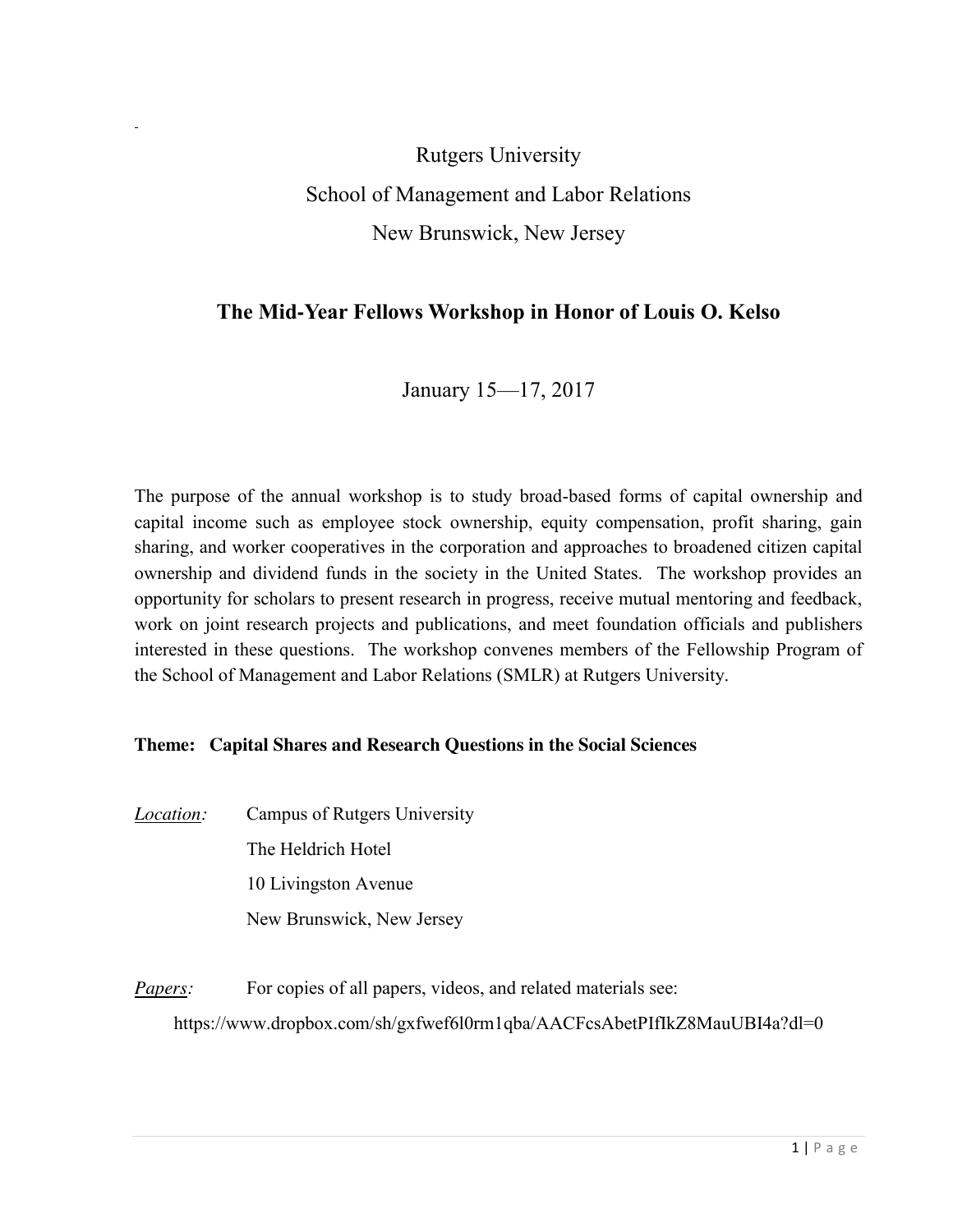# **Sunday, January 15, 2017**

#### **4:00 p.m. - 5:00 p.m. Welcome Reception**

*Location:* Christopher's Lounge, first floor, The Heldrich Hotel

#### **5:00 p.m. - 6:30 p.m. Dinner**

*Location:* Christopher's Restaurant, first floor, The Heldrich Hotel

*Joseph Blasi,* Director, Fellowship Program and J. Robert Beyster Distinguished Professor, Rutgers School of Management and Labor Relations; Research Associate, National Bureau for Economic Research; Doctorate in education, Harvard University

*Douglas Kruse*, Associate Director, Fellowship Program and J. Robert Beyster Faculty Fellow; Distinguished Professor, Rutgers School of Management and Labor Relations; Research Associate, National Bureau for Economic Research; Former senior economist, White House Council of Economic Advisors; Doctorate in economics, Harvard University

*Bill Castellano*, Executive Director, New Jersey/New York Employee Ownership Center and Associate Dean, Executive and Professional Education, Rutgers School of Management and Labor Relations; Doctorate in industrial relations and human resources, Rutgers School of Management and Labor Relations

*James Hayton*, Dean and Distinguished Professor, Rutgers School of Management and Labor Relations; Doctorate in human resource management, W.T. Beebe Institute of Personnel and Employment, Robinson College of Business, Georgia State University

**6:30 p.m. – 7:30 p.m. First Session - Introductions and Mentoring Meetings** 

*Location:* Amphitheatre, second floor

## *Research Questions*

Chair: *Douglas Kruse*, Associate Director, Fellowship Program and J. Robert Beyster Faculty Fellow; Distinguished Professor, Rutgers School of Management and Labor Relations; Research Associate, National Bureau for Economic Research; Former senior economist, White House Council of Economic Advisors; Doctorate in economics, Harvard University

Each scholar attending the workshop will briefly mention the main research question that they are addressing. Newer fellows will present their research questions that will be the basis of mentoring meetings at the end of each day on Monday and Tuesday. Please identify a new fellow whom you would like to mentor for each day.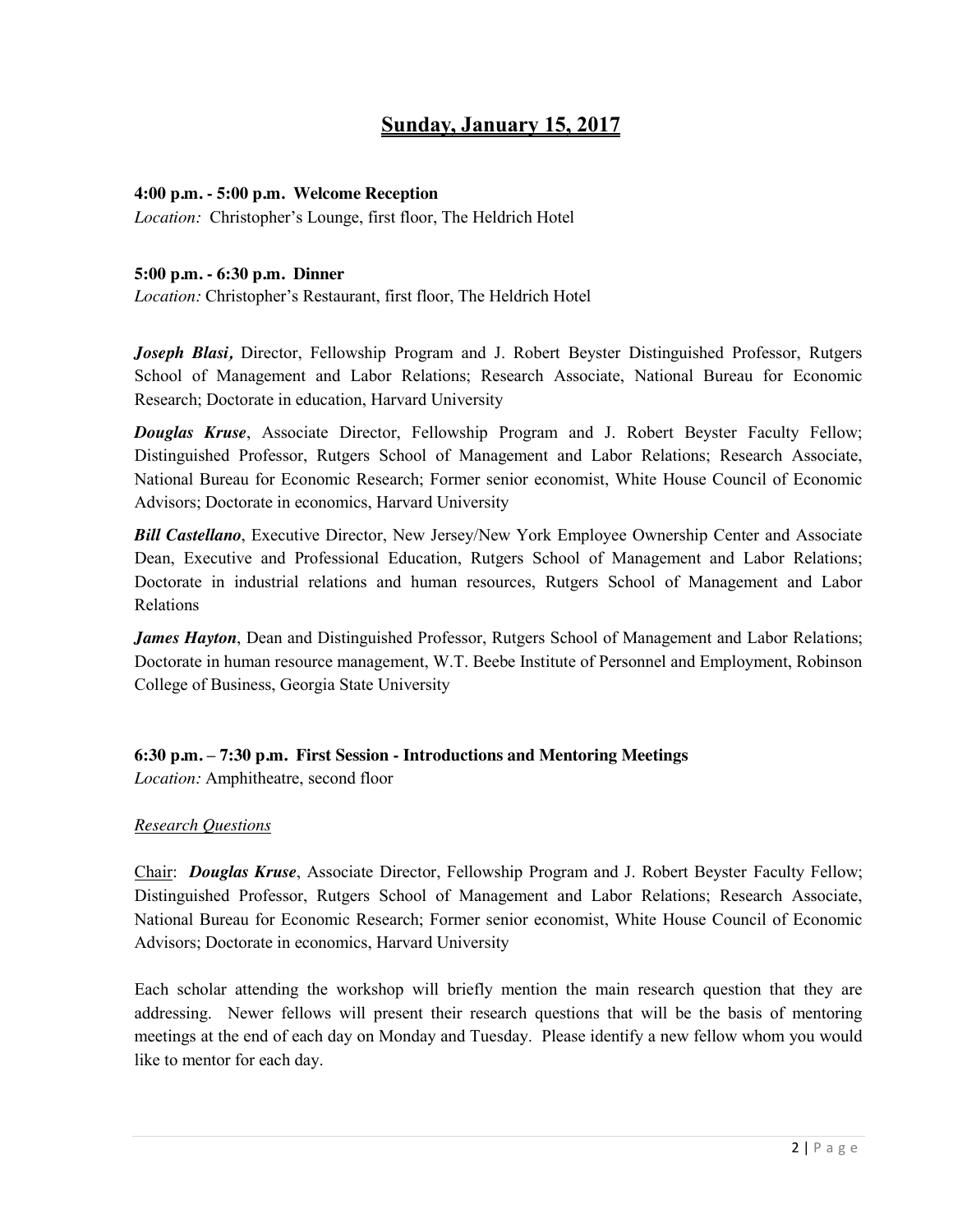Discussant: *Fidan Kurtulus*, Senior Fellow, J. Robert Beyster Fellow, Joseph Cabral Distinguished Scholar and Fellow, and Michael W. Huber Fellow, Rutgers School of Management and Labor Relations; Associate Professor, Economics, University of Massachusetts at Amherst; Doctorate in economics, Cornell University, 3 minutes

Discussant: *Andy Kim*, Louis O. Kelso Fellow, Rutgers School of Management and Labor Relations; Assistant Professor, SKKU University of Korea, School of Business; Doctorate in industrial relations and human resources, Rutgers School of Management and Labor Relations, 3 minutes

Discussant: *Avner Ben-ner*, Faculty Mentor and Fellow, Rutgers School of Management and Labor Relations; Professor, Center for Human Resources and Labor Studies, Carlson School of Management, University of Minnesota; Doctorate in economics, State University of New York at Stony Brook, 3 minutes

**7:30 p.m. – 9:00 p.m. Second Session - Sunday Keynote Address and Body of Work Presentation**  *Location:* Amphitheatre, second floor

*Transforming Capitalism Through Real Utopias: The Role of Broad-based Worker Ownership and Broad-based Citizen Property Ownership and Basic Income* 

Chair: *Christopher Mackin*, Ray Carey Fellow and Lecturer, Human Resource Management, Rutgers School of Management and Labor Relations; Faculty Member, Harvard Trade Union Program, Labor and Worklife Program, Harvard Law School; Doctorate in education, Harvard University

Keynote Speaker: *Erik Olin Wright*, Vilas Distinguished Professor of Sociology, University of Wisconsin; Past president, American Sociological Association, 2011-12; Doctorate in sociology from University of California at Berkeley, 40 minutes

Discussant: *Robert Hockett*, Faculty Mentor and Fellow, Rutgers School of Management and Labor Relations; Edward Cornell Professor, School of Law, Cornell University; J.D.D. and L.L.M., Yale Law School; J.D., University of Kansas Law School, 5 minutes

Discussant: *Lenore Palladino*, Louis O. Kelso Fellow, Rutgers School of Management and Labor Relations; Lecturer, Economics, Smith College; Senior Economist and Policy Counsel, The Roosevelt Institute; Doctorate in economics, The New School University and J.D., Fordham Law School, 5 minutes

Discussant: *Camille Kerr*, Associate Director, The ICA Group; J.D. and Arthur Russell Morgan Fellow, University of Cincinnati College of Law, 5 minutes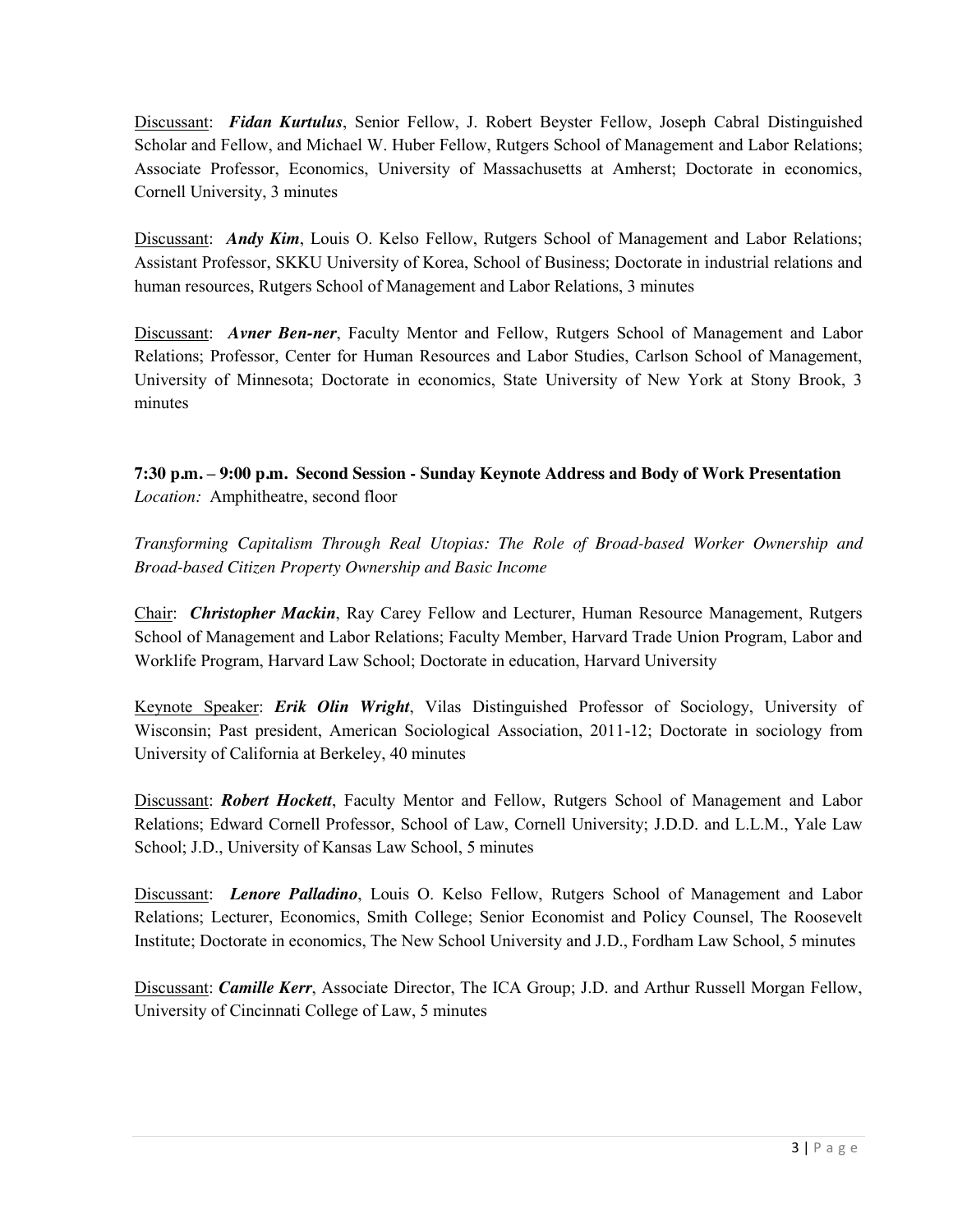Discussant: *David Ellerman*, Faculty Mentor and Fellow, Rutgers School of Management and Labor Relations; Visiting Scholar, Philosophy, University of California at Riverside; Senior Fellow, Center on Global Justice, University of California at San Diego; Doctorate in Mathematics, Boston University, 5 minutes

*Derek Jones*, Faculty Mentor and Fellow, Rutgers School of Management and Labor Relations; Irma M. and Robert D. Morris Professor of Economics Hamilton College; Research Director, Economics, Mondragon Cooperative Academic Community, Mondragon University; Research Fellow, Davidson Institute, University of Michigan, Fellow, Center on Skills, Knowledge, and Organization (SKOPE), Oxford University; Doctorate in economics, Cornell University, 5 minutes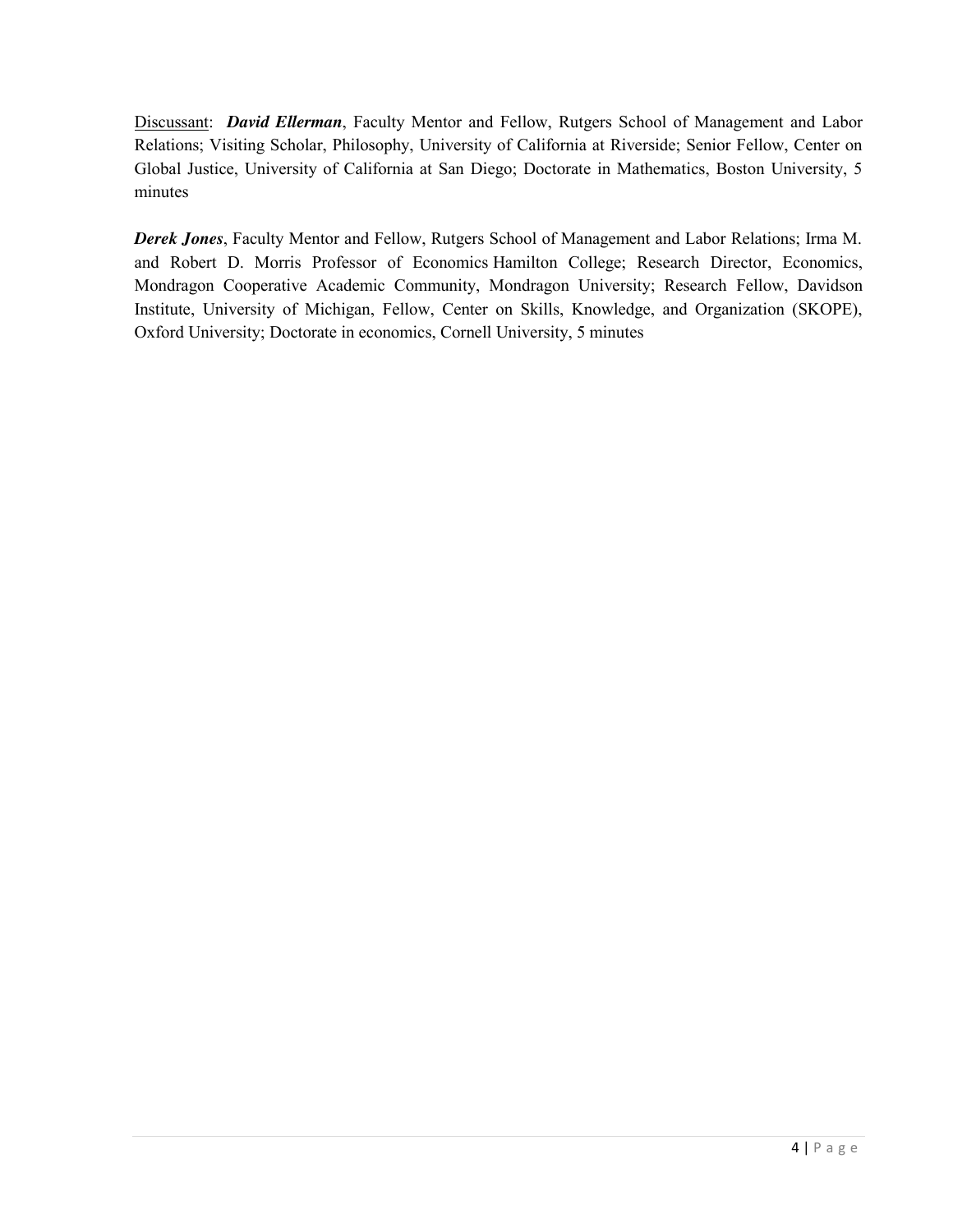# **Monday, January 16, 2017**

#### **7:00 a.m. – 8:00 a.m. Breakfast**

*Location:* Christopher's Restaurant, first floor

## **8:00 a.m. – 10:15 a.m. Third Session – Company Case Study Panel**

*Location:* Amphitheatre, second floor

*Case Studies and Research: Firms with Employee Stock Ownership Plans (ESOPs)*

Co-Chair: *Andy Lamas*, Faculty Mentor and Fellow, Rutgers School of Management and Labor Relations; Professor, Urban Studies Program, School of Arts and Sciences, University of Pennsylvania; J.D., University of Pennsylvania Law School

Co-Chair: *Lenore Palladino*, Louis O. Kelso Fellow, Rutgers School of Management and Labor Relations; Lecturer, Economics, Smith College; Senior Economist and Policy Counsel, The Roosevelt Institute; Doctorate in economics, The New School University and J.D., Fordham Law School

#### **Panelists:**

## *David Binns*, Chief Executive Officer, The MacFadden Corporation, 20 minutes

<http://www.macf.com/> <http://www.macf.com/about-us/our-history-vision.html> <http://www.macf.com/leadership-team.html>

*Amy Hall*, Director of Social Consciousness, Eileen Fisher, 20 minutes

<http://www.eileenfisher.com/> <https://www.bcorporation.net/community/eileen-fisher-inc> <http://www.eileenfisher.com/social-consciousness/social-consciousness-overview> <https://www.linkedin.com/in/amy-hall-1624b31>

*Chris Smith*, Senior Vice President and Corporate Ethics Officer, Chemonics Corporation, 20 minutes

<http://www.chemonics.com/Pages/Home.aspx> <http://www.chemonics.com/OurStory/OurApproach/Pages/default.aspx> <http://www.chemonics.com/OurStory/OurLeadershipTeam/Pages/Our-Leadership.aspx>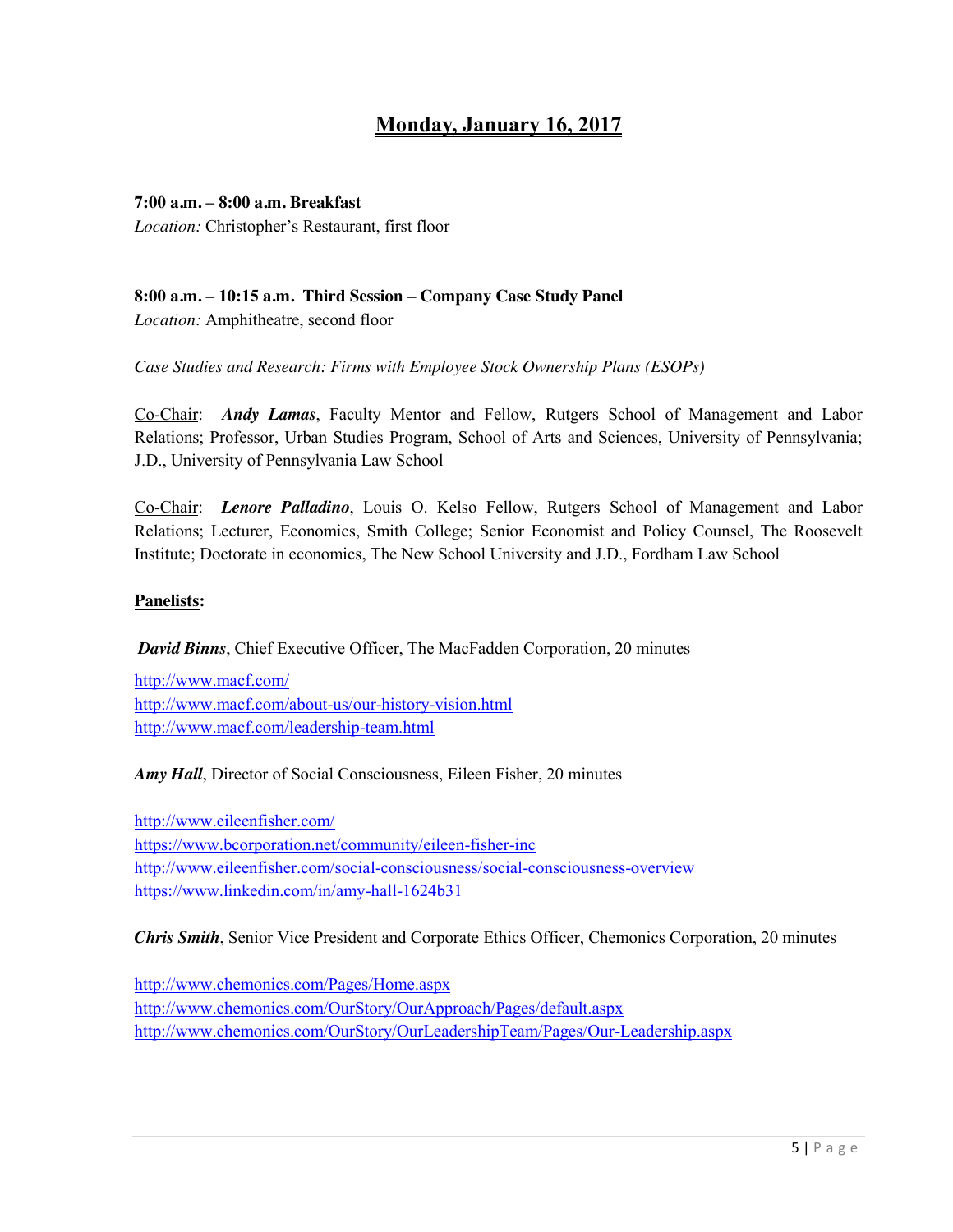### *Richard Telesmanich*, Chief Financial Officer, Moretrench

<http://www.moretrench.com/> <http://www.moretrench.com/employee-ownership/> <http://www.moretrench.com/people/rich-telesmanich>

There will be five minutes of questions for each company after each presentation.

Discussant: *Kyongji Han*, Louis O. Kelso Fellow, Rutgers School of Management and Labor Relations; Assistant Professor, Hankamer School of Business, Baylor University; Doctorate in industrial relations and human resources, Rutgers School of Management and Labor Relations, 5 minutes

Discussant: *Victor Aspengren*, Director, Prairie Capital Advisors, 5 minutes

Discussant: *Jacob Park*, Kevin Ruble Fellow in Conscious Capitalism, Rutgers School of Management and Labor Relations; Associate Professor, Business and Public Policy, Green Mountain College; Doctorate in environmental management, Erasmus University (Rotterdam), 5 minutes

**10:15 a.m. — 10:30 a.m. Break**

#### **10:30 a.m. — 12:00 p.m. Fourth Session – Monday Keynote Address**

*Location:* Amphitheatre, second floor

Chair: *Laura Hanson Schlachter*, Rutgers Research Fellow, Rutgers School of Management and Labor Relations; Ph.D. candidate, sociology, University of Wisconsin at Madison

*Saving the Media: The Role of Employee Ownership in Newspapers, Magazines, and Journalistic Web Sites* 

*A Discussion of the New Book and A Book Signing By The Author: Saving the Media: Capitalism, Crowdfunding and Democracy (Harvard University Press, 2015)*

*Julia Cagé*, Assistant Professor, Economics, Sciences Po Paris; Research Affiliate, Center for Economic Policy Research (CEPR); Doctorate in economics, Harvard University, 40 minutes

Discussant: *Erik Olsen*, Robert W. Edwards Fellowship for Advanced Study of Employee Stock Ownership, Joseph Cabral Distinguished Scholar and Fellow, and Louis O. Kelso Fellow, Rutgers School of Management and Labor Relations; Associate Professor, Economics, University of Missouri at Kansas City; Doctorate in economics, University of Massachusetts at Amherst, 5 minutes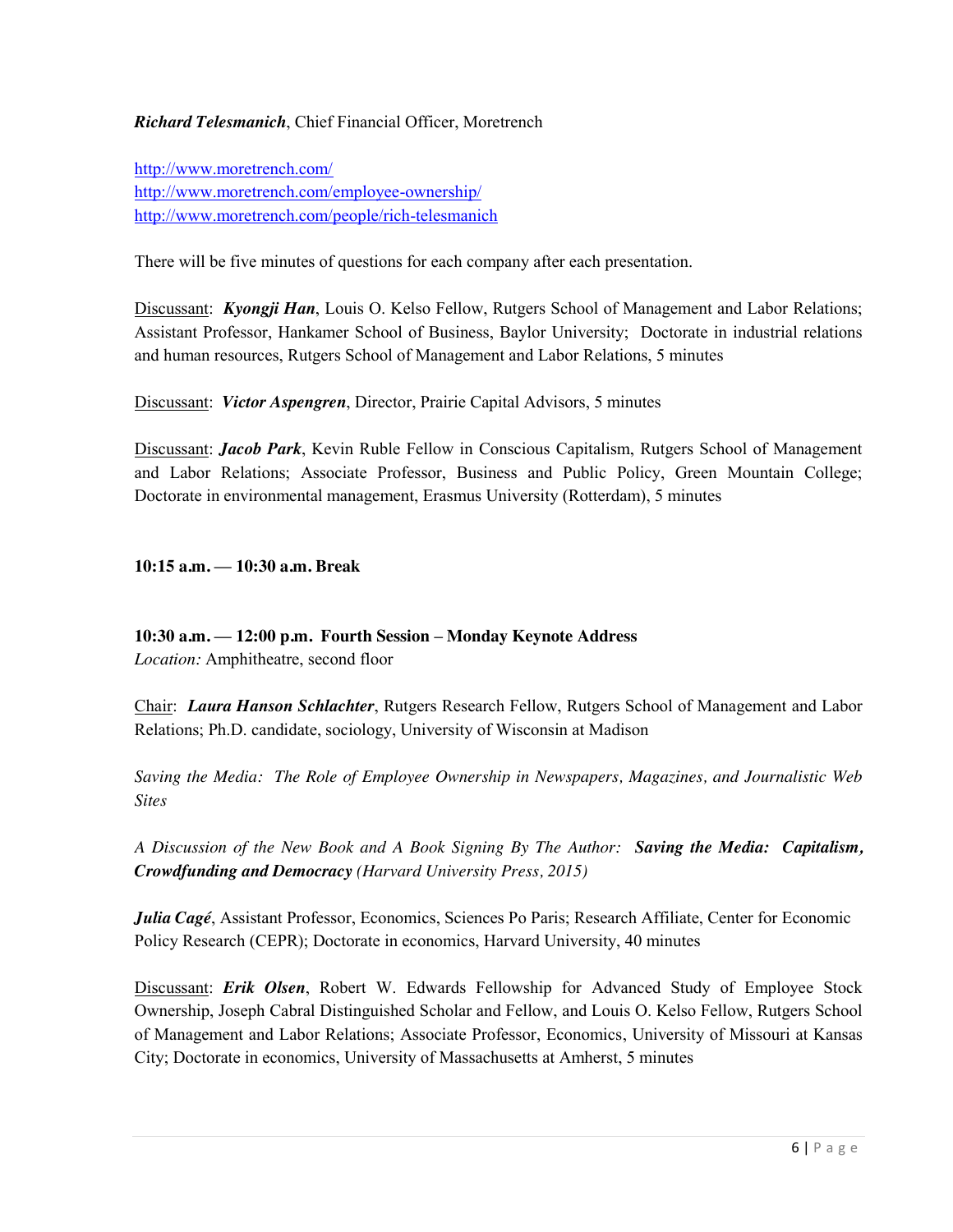Discussant: *Fidan Kurtulus*, Senior Fellow, J. Robert Beyster Fellow, Joseph Cabral Distinguished Scholar and Fellow, and Michael W. Huber Fellow, Rutgers School of Management and Labor Relations; Associate Professor, Economics, University of Massachusetts at Amherst; Doctorate in economics, Cornell University, 5 minutes

Discussant: *Camille Kerr*, Associate Director, The ICA Group; J.D. and Arthur Russell Morgan Fellow, University of Cincinnati College of Law, 5 minutes

Discussant: *Trevor Young-Hyman*, Fidelity Investments Fellowship in Equity Compensation and Louis O. Kelso Fellow, Rutgers School of Management and Labor Relations; Visiting Lecturer and Senior Fellow, Management, Wharton School, University of Pennsylvania; Doctorate in sociology, University of Wisconsin at Madison, 5 minutes

## **Brief Research Updates:**

*A Cross-Cultural Study on the Effects of Employee Stock Ownership Plans. Andy Kim*, Louis O. Kelso Fellow, Rutgers School of Management and Labor Relations; Assistant Professor, SKKU University of Korea, School of Business; Doctorate in industrial relations and human resources, Rutgers School of Management and Labor Relations, 2 minutes

*The Effect of Employee Stock Ownership in Majority-owned ESOPs on Employee Effort Levels, Supervision, Worker Co-monitoring, and Other Questions. Erik Olsen*, Robert W. Edwards Fellowship for Advanced Study of Employee Stock Ownership, Joseph Cabral Distinguished Scholar and Fellow, and Louis O. Kelso Fellow, Rutgers School of Management and Labor Relations; Associate Professor, Economics, University of Missouri at Kansas City; Doctorate in economics, University of Massachusetts at Amherst, 2 minutes

## **Concurrent Small Group Paper Development Meeting**

*Location:* Kelly Conference Room, second floor

*Paper Development Workshop for the Special Issue of the Journal, Human Resource Management. Topic: Employee Stock Ownership for Managing Human Resources*

Editor-in-Chief of *Human Resource Management*: *James Hayton*, Dean and Distinguished Professor, Rutgers School of Management and Labor Relations; Doctorate in human resource management, W.T. Beebe Institute of Personnel and Employment, Robinson College of Business, Georgia State University

Guest Editor for the Special Issue: *Frank Mullins*, Louis O. Kelso Fellow and Bill Nobles Fellow, Rutgers School of Management and Labor Relations; Assistant Professor, Management, College of Business and Economics, North Carolina A & T State University; Academic Affairs Faculty Fellow, University of North Carolina System; Doctorate in business administration, Syracuse University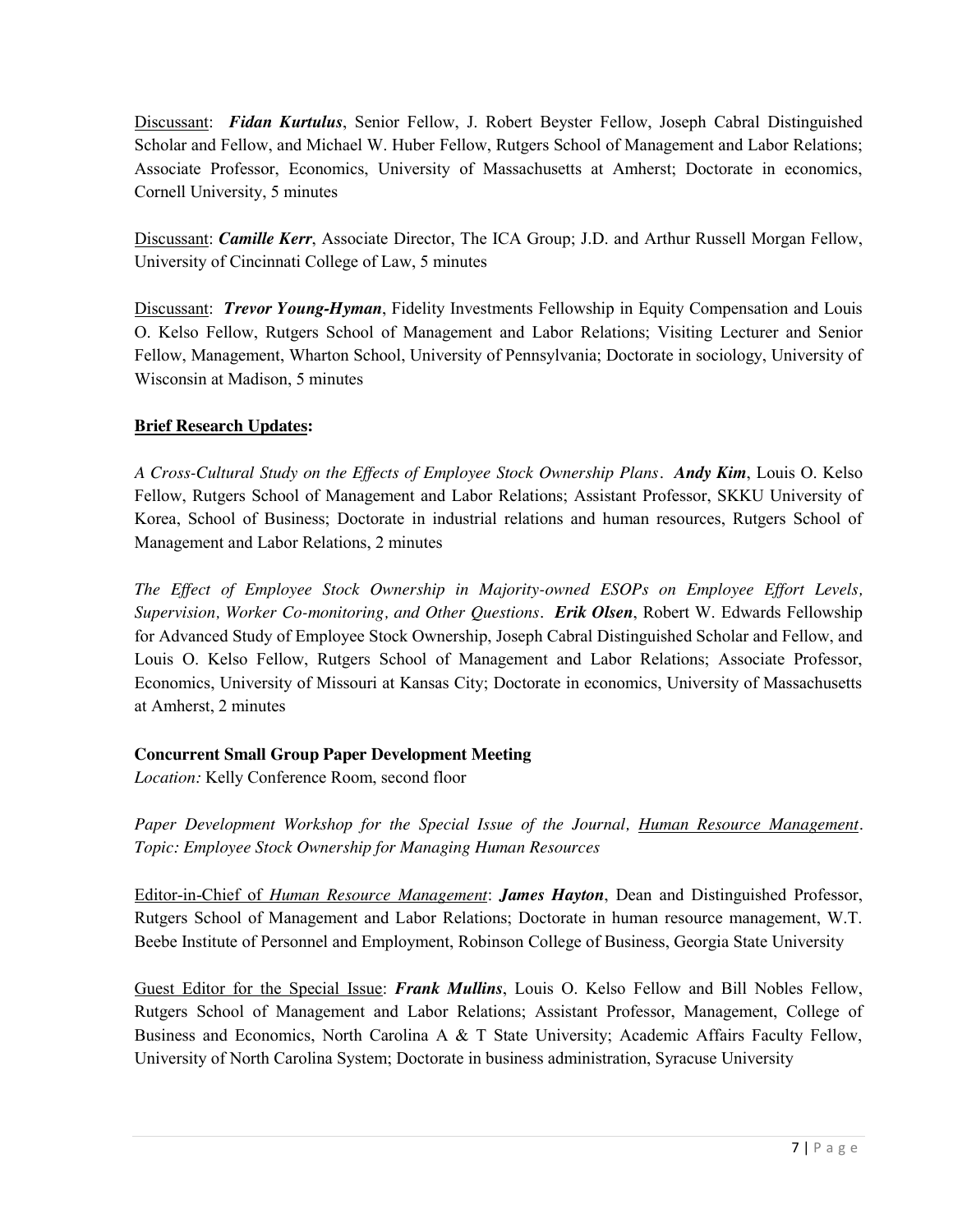Guest Editor for the Special Issue: *Dan Weltmann*, Louis O. Kelso Fellow, Rutgers School of Management and Labor Relations; Ph.D. candidate, industrial relations and human resources, Rutgers School of Management and Labor Relations

*Note:* This is a research meeting and not an open session of the conference. It will consist primarily of research mentors and authors having a one-on-one feedback session. The papers will be not presented. For copies of drafts of the papers, please contact the authors.

## **Papers:**

*Employees as Conduits for Effective Stakeholder Engagement in a Community of B-Corporations (with David Finegold and Jill Brown)*

*Anne-Laure Winkler*, Kevin Ruble Fellow in Conscious Capitalism and American Coalition of Stock Plan Administrators Fellow, Rutgers School of Management and Labor Relations; Assistant Professor, Zicklin School of Business, Baruch College, City University of New York; Doctorate in industrial relations and human resources, Rutgers School of Management and Labor Relations

Research Mentor: *Andrew Pendleton*, Faculty Mentor and Fellow, Rutgers School of Management and Labor Relations; Professor, Human Resource Management, Durham University Business School; Doctorate in social science, University of Bath

## *What Do Unions Do When Workers Share Ownership?*

*Jung ook Kim*, Research Assistant, Rutgers-W.K. Kellogg Foundation Research Project on Employee Ownership and Ph.D. candidate, industrial relations and human resources, Rutgers School of Management and Labor Relations

*Sanjay Pinto*, Louis O. Kelso Fellow and Post-Doctoral Associate, Labor Studies and Employment Relations, Rutgers School of Management and Labor Relations; Doctorate in sociology, Harvard University

Research Mentor: *Joo H. Han*, Morgan Stanley Fellow and Assistant Professor, Human Resource Management; Rutgers School of Management and Labor Relations; Doctorate in Business Management, Smith School of Business, University of Maryland

*A Look at Corporate Social Responsibility and Firm Performance in Employee-owned Firms* 

*Sally Sledge*, J. Robert Beyster Fellow, Rutgers School of Management and Labor Relations; Professor, School of Business, Norfolk State University; Doctorate in strategic management and international business, Old Dominion University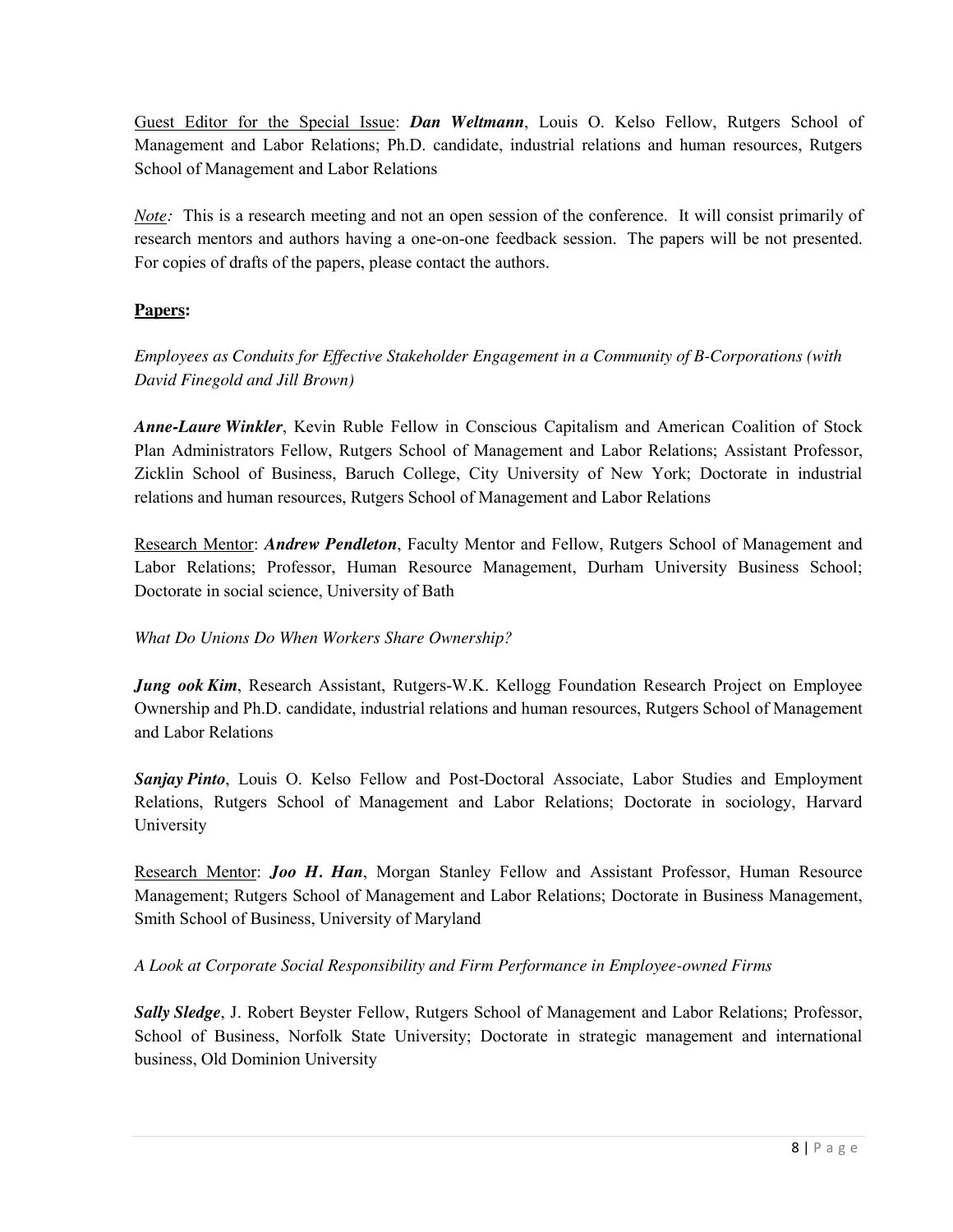Research Mentor: *Frank Mullins*, Louis O. Kelso Fellow and Bill Nobles Fellow, Rutgers School of Management and Labor Relations; Assistant Professor and Academic Affairs Faculty Fellow, Management, School of Business and Economics, North Carolina A & T State University; Doctorate in business administration, Syracuse University

*The Distribution of Participation in Share Plans: The Importance of Workforce Characteristics and Employee Preferences (with Paul Ligthart)* 

*Erik Poutsma*, Faculty Mentor and Fellow, Rutgers School of Management and Labor Relations; Associate Professor, Comparative Employment Relations, Nimegen School of Management, Institute for Management Research Radboud University (The Netherlands); Doctorate in business administration, Nimegen School of Management, Radboud University

Research Mentor: *Adam Cobb*, Louis O. Kelso Fellow, Rutgers School of Management and Labor Relations; Assistant Professor, Management, Wharton School, University of Pennsylvania; Doctorate in management and organizations, Ross School of Business, University of Michigan

## *Employee Ownership and Workplace Innovation*

*Richard Long*\*, Faculty Mentor and Fellow, Rutgers School of Management and Labor Relations; Professor, Human Resources and Organizational Behavior, Edwards School of Business University of Saskatchewan; Doctorate in industrial relations, Cornell University School of Industrial and Labor Relations

*\*In Memoriam*

*Tony Fang*, J. Robert Beyster Fellow, Rutgers School of Management and Labor Relations; Stephen Jarislowsky Chair in Economic and Cultural Transformation, Memorial University of Newfoundland; Adjunct Professor, University of Toronto, Bureau Centre for Innovation and Research (IIC); Adjunct Associate Professor (Research), Monash Business School; Doctorate in industrial relations and human resource management, University of Toronto

Co-Research Mentor: *Dan Weltmann*, Louis O. Kelso Fellow, Rutgers School of Management and Labor Relations; Ph.D. candidate, industrial relations and human resources, Rutgers School of Management and Labor Relations

Co-Research Mentor: *Douglas Kruse*, Associate Director, Fellowship Program and J. Robert Beyster Faculty Fellow; Distinguished Professor, Rutgers School of Management and Labor Relations; Research Associate, National Bureau for Economic Research; Former senior economist, White House Council of Economic Advisors; Doctorate in economics, Harvard University

#### **Concurrent Small Group Meeting**

*Location:* Dickson Conference Room, second floor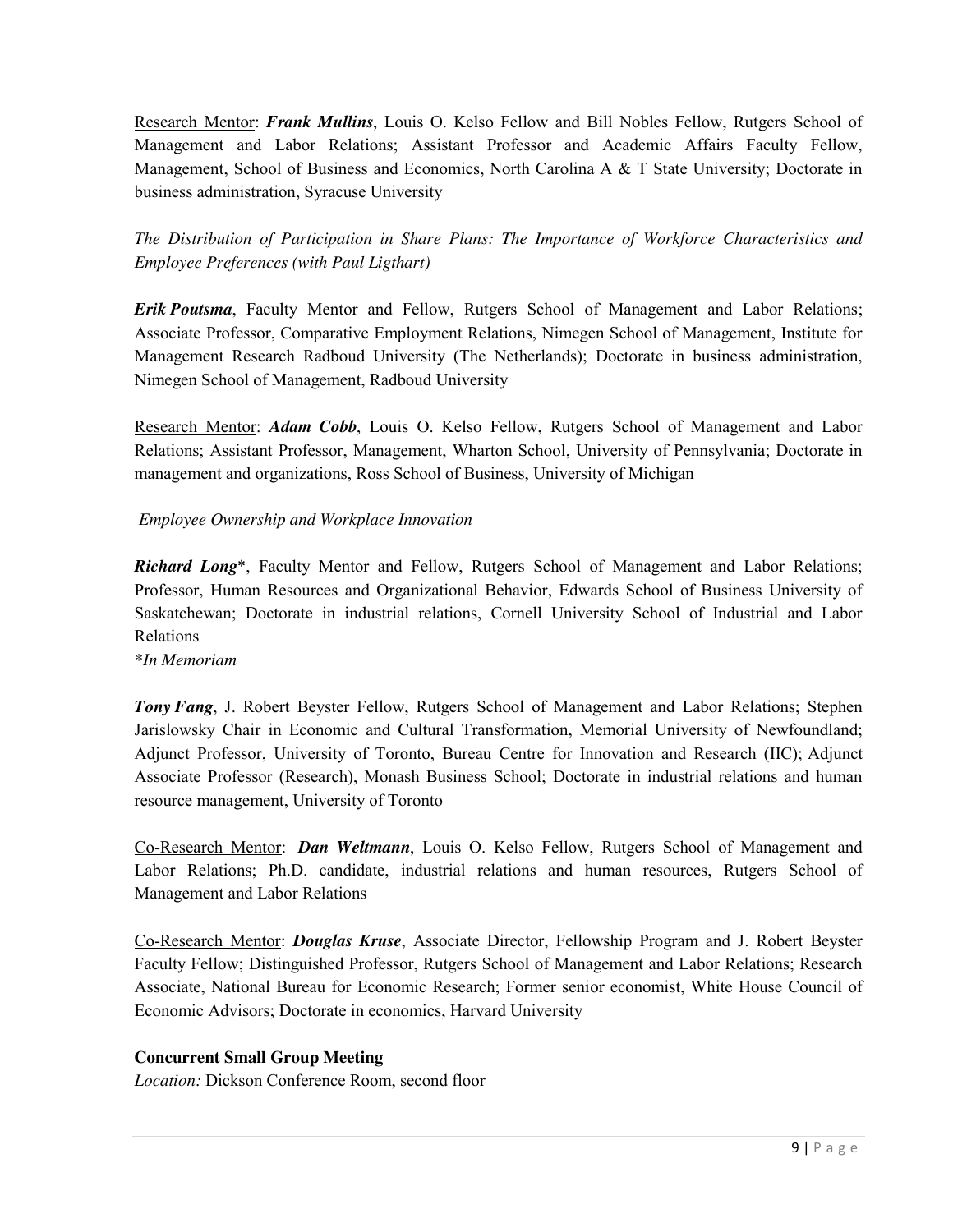*New Jersey/New York Center for Employee Ownership at Rutgers SMLR (by invitation)*

*Bill Castellano*, Executive Director, New Jersey/New York Employee Ownership Center and Associate Dean, Executive and Professional Education, Rutgers School of Management and Labor Relations; Doctorate in industrial relations and human resources, Rutgers School of Management and Labor Relations

## **12:00 p.m. — 1:00 p.m. Lunch**

*Location:* Christopher's Restaurant, first floor

#### **Luncheon Theme Tables**

Participants are invited to join a series of optional luncheon table discussions without formal papers or panels that explore datasets, issues, and social phenomena that can inform the choice of research topics. Luncheon theme tables are discussions led by one discussion leader for groups of six or fewer fellows. The tables at lunch with these numbers are reserved for these topics.

Table #1: *Research Opportunities on Corporations with Broad-based Equity Compensation Plans. Martin J. Hirsch*, Director, Equity Award Services, Retirement & Benefit Plan Services, Bank of America Merrill Lynch

Table #2: *The Transformative Powers of Freedom-Based Employee Ownership. Bill Nobles*, Executive Fellow, Rutgers School of Management and Labor Relations; former executive, Exxon; Author of the forthcoming book, *Questioning Corporate Hierarchy. Frank Shipper*, Kevin Ruble Fellow and Louis O. Kelso Fellow, Rutgers School of Management and Labor Relations and Professor, Salisbury University, Franklin P. Perdue School of Business, Department of Management; Doctorate in management, David Eccles School of Business, University of Utah

Table #3: *Using the National Bureau for Economic Research Shared Capitalism Dataset to Study Social Science Questions. Dan Weltmann*, Louis O. Kelso Fellow, Rutgers School of Management and Labor Relations; Ph.D. candidate, industrial relations and human resources, Rutgers School of Management and Labor Relations. Resource: The employee survey and codebook are posted in the conference dropbox.

Table #4: *Using the U.S. Census to Study the Characteristics of the Placement of Employee-owned Firms? John Guzek*, Rutgers Research Fellow, Rutgers School of Management and Labor Relations; Program Manager, Legacy Business Services, City of New York, Office of Mayor Bill DeBlasio; BA degree in economics, University of North Carolina at Chapel Hill

Table #5: *Designing Laboratory Experiments on Equity and Profit Sharing. Philip Mellizo*, Louis O. Kelso Fellow, Rutgers School of Management and Labor Relations and Assistant Professor, College of Wooster, Department of Economics; Doctorate in economics, University of Massachusetts at Amherst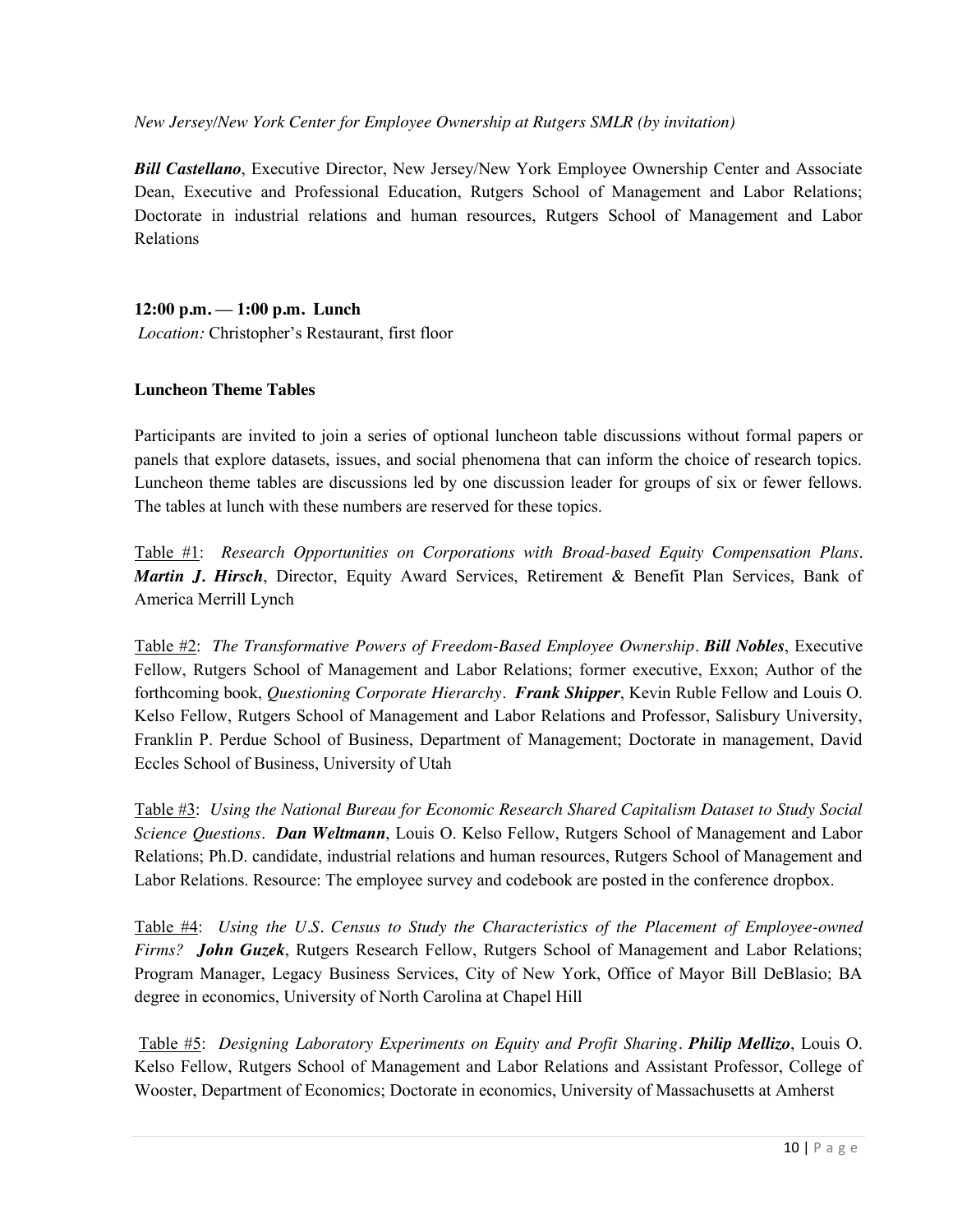Table #6: *Some Unaddressed Research Questions in Studying Broad-based Employee Ownership and Equity Compensation and Some Available Datasets. Corey Rosen*, Rutgers Research Fellow and Mentor, Rutgers School of Management and Labor Relations; Founder and Senior Staff Member, National Center for Employee Ownership; Doctorate in political science, Cornell University

Table #7: *Using the General Social Survey 2002-2014 Datasets to Study Employee Ownership, Profit Sharing, and Related Research Questions. Jung ook Kim*, Research Assistant, Rutgers-W.K. Kellogg Foundation Research Project on Employee Ownership and Ph.D. candidate, industrial relations and human resources, Rutgers School of Management and Labor Relations. *Sanjay Pinto*, Louis O. Kelso Fellow and Post-Doctoral Associate, Labor Studies and Employment Relations, Rutgers School of Management and Labor Relations; Doctorate in sociology, Harvard University

Table #8: *Avoiding Litigation Through Employee Ownership Culture. Theodore M. Becker*, DrinkerBiddle, J.D., Northwestern University School of Law; Doctorate in sociology, Northwestern University

Table #9: *Working With the New Regional New Jersey/New York Center for Employee Ownership at Rutgers SMLR*. *Bill Castellano*, Executive Director, New Jersey/New York Employee Ownership Center and Associate Dean, Executive and Professional Education, Rutgers School of Management and Labor Relations; Doctorate in industrial relations and human resources, Rutgers School of Management and Labor Relations

Table #10: *Doing an Ongoing Ethnography at an Employee-owned Firm. Cecile Betit*, Doctorate in organization development, Temple University. Resource: https://independent.academia.edu/CecileGBetit

Table #11: *Some Legal Issues of Internet Platform Enterprises for "Workers" and the Conflict Between Worker-owned versus Investor-owned Internet Platforms. Wilma Liebman*, Visiting Research Fellow, Rutgers School of Management and Labor Relations; former Chair, National Labor Relations Board; J.D., Georgetown University Law School

## **1:00 p.m. — 3:00 p.m. Fifth Session - Three Parallel Meetings**

**Meeting 1 – Research Papers** *Location:* Kelly Conference room, second floor

*Studies of Employee Share Plans*

Chair: *Angelina Grigoryeva*, J. Robert Beyster Fellow and Michael W. Huber Fellow, Rutgers School of Management and Labor Relations; Ph.D. candidate, sociology, Princeton University

*Assets for a New Era: The Diversification of Small Savings at the Turn of the Twentieth Century*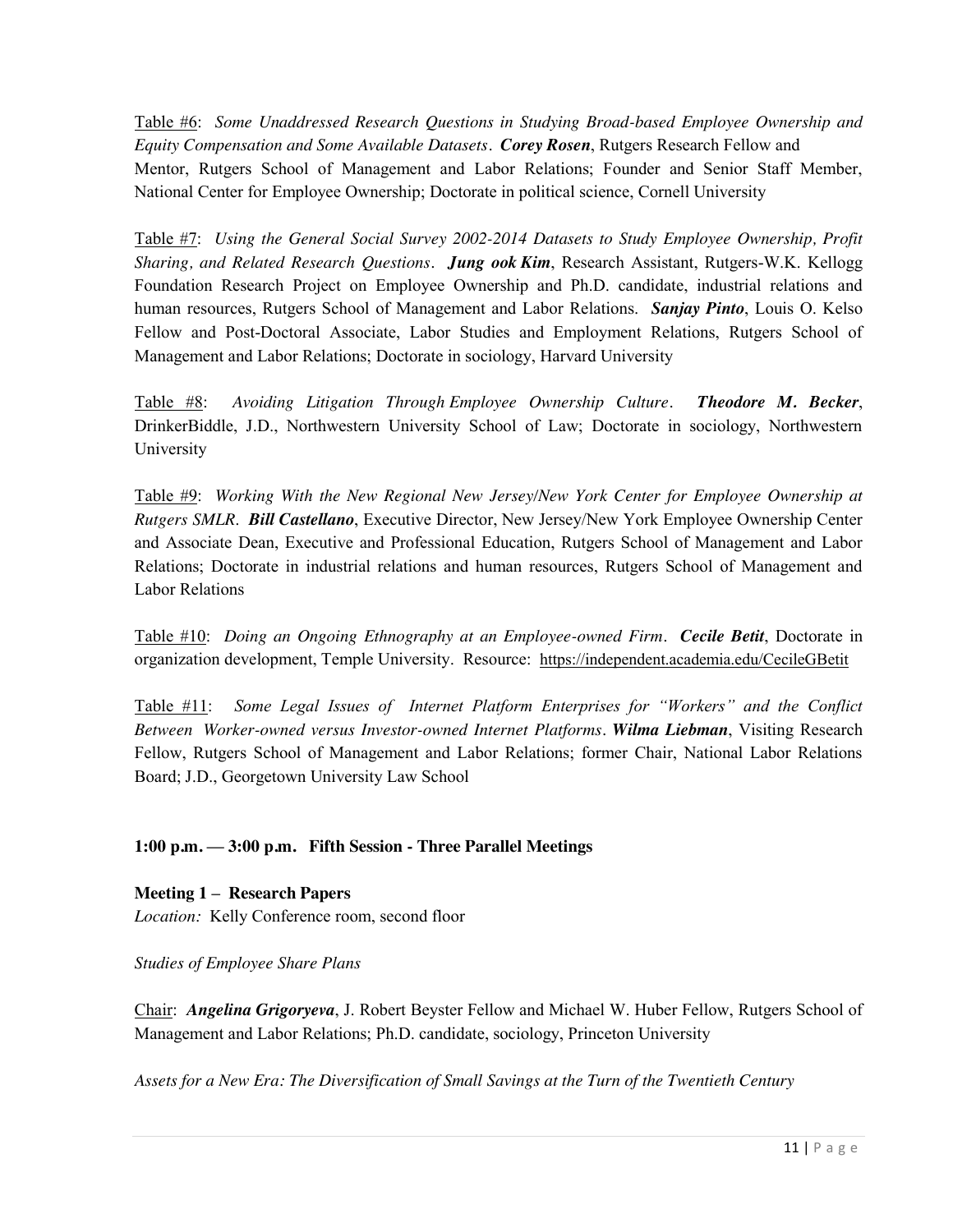*Nicholas Osborne*, Lecturer, Honors Tutorial College, Ohio University; Doctorate in history, Columbia University (Winner of the Bancroft Dissertation Award), 20 minutes

Discussant: *Jefferson Decker*, Robert W. Smiley Jr. Economic History Fellow, Rutgers School of Management and Labor Relations; Assistant Professor, Political Science and American Studies, Rutgers University; Doctorate in history, Columbia University, 10 minutes

## *Investor Experience and Attention: The Effect of Financial Shocks on Individual Trading Decisions (with Geoffrey Tate)*

*Paige Ouimet*, J. Robert Beyster Fellow, Rutgers School of Management and Labor Relations; Associate Professor, Finance, Kenan-Flagler Business School, University of North Carolina at Chapel Hill; Doctorate in finance, Ross School of Business, University of Michigan, 20 minutes

Discussant: *Richard Freeman*, J. Robert Beyster Faculty Fellow and Mentor, Rutgers School of Management and Labor Relations; Herbert Ascherman Chair, Harvard University, Economics; Research Associate, National Bureau for Economic Research; Doctorate in economics, Harvard University, 10 minutes

## *Share Capitalism and Worker Wellbeing (with Alex Bryson, Andrew Clark, and Colin Green)*

*Richard Freeman*, J. Robert Beyster Faculty Fellow and Mentor, Rutgers School of Management and Labor Relations; Herbert Ascherman Chair, Harvard University, Economics; Research Associate, National Bureau for Economic Research; Doctorate in economics, Harvard University, 20 minutes

Discussant: *Paige Ouimet*, J. Robert Beyster Fellow, Rutgers School of Management and Labor Relations; Associate Professor, Finance, Kenan-Flagler Business School, University of North Carolina at Chapel Hill; Doctorate in finance, Ross School of Business, University of Michigan, 10 minutes

## **Brief Research Update**

*A Research Proposal to Study ESOPs Using the World Management Survey and the U. S. Census MOPS (Management and Organizational Practices Survey): Fidan Kurtulus*, Senior Fellow, J. Robert Beyster Fellow, Joseph Cabral Distinguished Scholar and Fellow, and Michael W. Huber Fellow, Rutgers School of Management and Labor Relations; Associate Professor, Economics, University of Massachusetts at Amherst; Doctorate in economics, Cornell University, 2 minutes

*Employee Ownership in the Laboratory: A Multi-level Study*: *Peter Thompson*, Robert W. Edwards Fellowship for Advanced Study of Employee Stock Ownership and Louis O. Kelso Fellow, Rutgers School of Management and Labor Relations; Clinical Associate Professor, College of Business Administration, University of Illinois at Chicago; Doctorate in business administration from the University of Illinois at Chicago, 2 minutes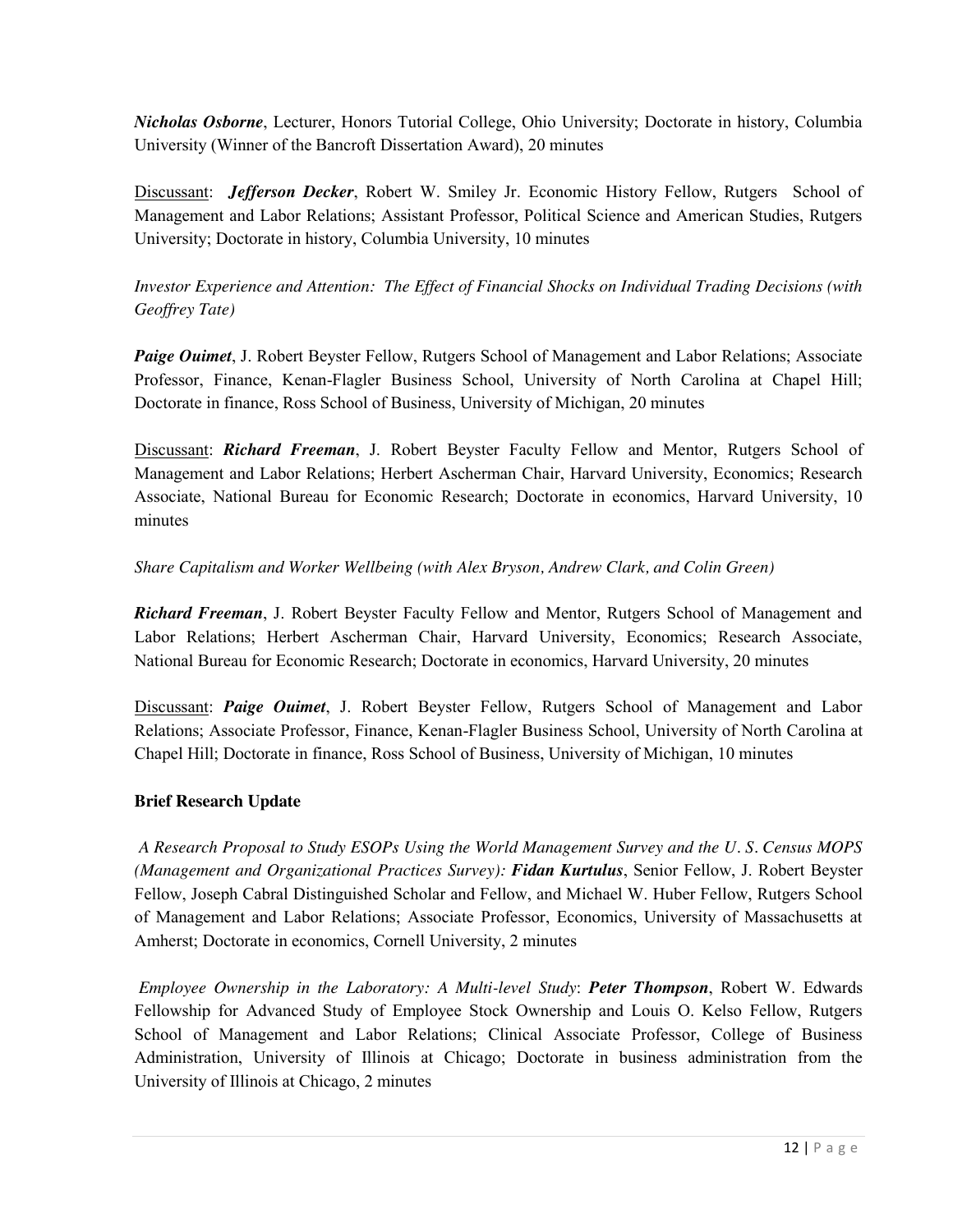#### **Meeting 2 – Panel Discussion**

*Location:* Amphitheatre, second floor

*Panel: Worker Cooperatives and Worker Ownership: New Developments and State Sectors*

Co-Chair: *Ariana Levinson*, Michael W. Huber Fellow, Rutgers School of Management and Labor Relations; Associate Professor, Louis D. Brandeis School of Law at the University of Louisville; J.D., University of Michigan Law School

Co-Chair: *Sue Schurman*, Distinguished Professor and former Dean, Labor Studies and Employment Relations, Rutgers School of Management and Labor Relations; Doctorate in higher, adult, and continuing education, University of Michigan

*Worker Ownership in Maine: A Report*

*Noemi Giszpenc*, Executive Director, Cooperative Development Institute, 15 minutes

*Converting Businesses into Employee-Owned Enterprises in North Carolina*

*Patrick McHugh*, Economic Analyst, Budget and Tax Center, North Carolina Justice Center; Doctorate in political science, University of North Carolina at Chapel Hill, 15 minutes

*Legacy Business Research: Worker Cooperatives in Communities of Color* 

*Melissa Hoover*, Executive Director, Democracy at Work Institute, 5 minutes

*Systemitizing the Worker Cooperative Conversion Model with a Full Cooperative ESOP: The ESOPerative*

*Camille Kerr*, Associate Director, The ICA Group; J.D. and Arthur Russell Morgan Fellow, University of Cincinnati College of Law, 5 minutes

*A New Research Initiative: The National Survey on Worker Cooperatives*

*Laura Hanson Schlachter*, Rutgers Research Fellow, Rutgers School of Management and Labor Relations; Ph.D. candidate, sociology, University of Wisconsin at Madison, 5 minutes

Discussant: *Michael Merrill*, Professor and Director of the LEARN Initiative (Labor Education and Research Now), Labor Studies and Employment Relations, Rutgers School of Management and Labor Relations; Doctorate in history, Columbia University, 5 minutes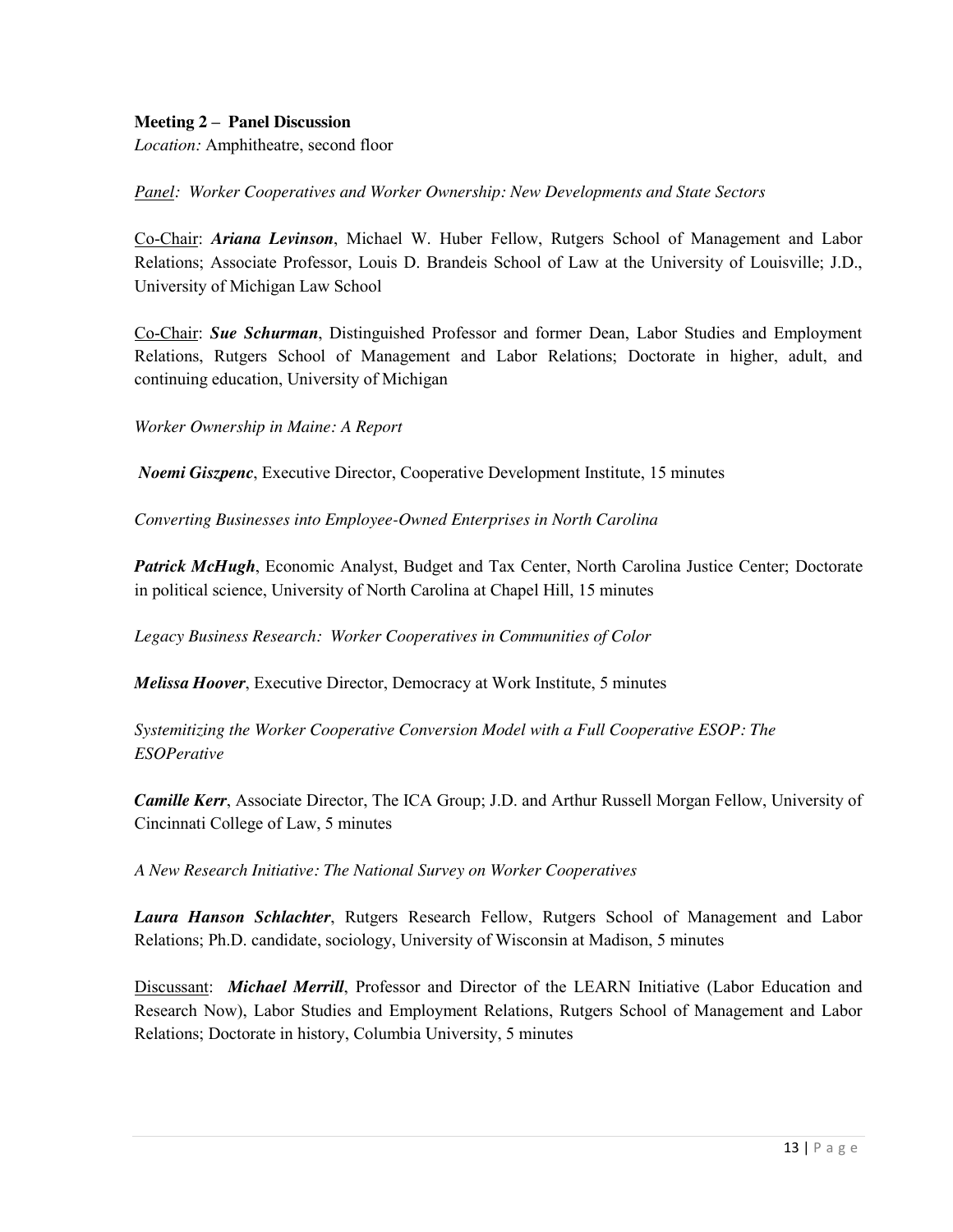Discussant: *Adrienne Eaton*, Professor and Associate Dean, Labor Studies and Employment Relations, Rutgers School of Management and Labor Relations; Doctorate in industrial relations, University of Wisconsin, 5 minutes

Discussant: *Sarah Reibstein*, Ph.D. candidate, sociology, Princeton University, 5 minutes

Discussant: *Wilma Liebman*, Visiting Research Fellow, Rutgers School of Management and Labor Relations; former Chair, National Labor Relations Board; J.D., Georgetown University Law School, 5 minutes

## **Brief Research Updates**

*The History of the Solidarity Watch-Case Cooperative Company*, *Stephen Sullivan*, Rutgers Research Fellow, Rutgers School of Management and Labor Relations; Adjunct Assistant Professor, History, Columbia University; Adjunct Instructor, Anthropology, Adelphi University; Doctorate in History, Columbia University, 2 minutes

*The Problem of Scale in Economic Democracy: The Bronx Cooperative Development Initiative (BCDI). Evan Casper-Futterman*, Rutgers Research Fellowship, Rutgers School of Management and Labor Relations; Ph.D. candidate, Bloustein School of Urban Planning and Public Policy, Rutgers University, 2 minutes

## **Meeting 3 – Research Papers**

*Location:* Dickson Conference Room, second floor

*Studies of Employee Ownership and Profit Sharing*

Chair: *Sangjoon Lee*, George S. Pillsbury Fellow, Rutgers School of Management and Labor Relations; Ph.D. candidate, sociology, Stanford University

*Organization Design with Social Preferences: Foundation and Experiment*

*Avner Ben-Ner*, Faculty Mentor and Fellow, Rutgers School of Management and Labor Relations; Professor, Center for Human Resources and Labor Studies, Carlson School of Management, University of Minnesota; Doctorate in economics, State University of New York at Stony Brook, 20 minutes

Discussant: *Philip Mellizo*, Louis O. Kelso Fellow, Rutgers School of Management and Labor Relations and Assistant Professor, College of Wooster, Department of Economics; Doctorate in economics, University of Massachusetts at Amherst, 10 minutes

Discussant: *Tony Fang*, J. Robert Beyster Fellow, Rutgers School of Management and Labor Relations; Stephen Jarislowsky Chair in Economic and Cultural Transformation, Memorial University of Newfoundland; Adjunct Professor, University of Toronto, Bureau Centre for Innovation and Research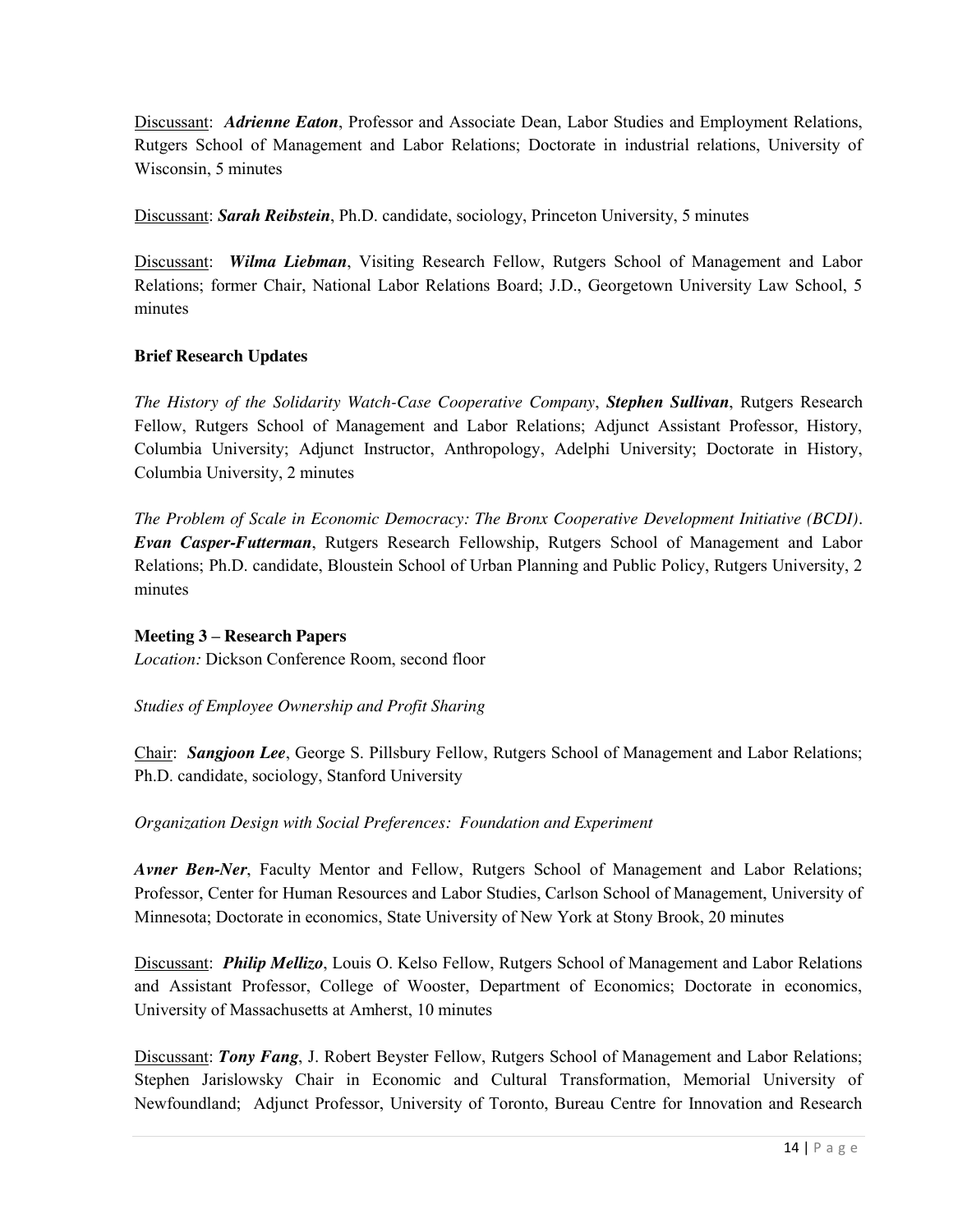(IIC), Adjunct Associate Professor (Research), Monash Business School; Doctorate in industrial relations and human resource management, University of Toronto, 10 minutes

*Attitudinal and Behavioral Responses of Partners to Employee Ownership in Two Major European Employee Owned Firms (with John Storey)*

*Imanol Basterretxea*, Associate Professor, Finance and Economics, University of the Basque Country; Doctorate in economics, University of the Basque Country, 20 minutes

Discussant: *Adam Cobb*, Louis O. Kelso Fellow, Rutgers School of Management and Labor Relations; Assistant Professor, Management, Wharton School, University of Pennsylvania; Doctorate in management and organizations, Ross School of Business, University of Michigan, 20 minutes

#### **Brief Research Updates:**

*Varieties of Stakeholder Capitalism in SF Bay Area. Sangjoon Lee*, George S. Pillsbury Fellow, Rutgers School of Management and Labor Relations; Ph.D. candidate, sociology, Stanford University, 2 minutes

*A Study of Ownership Culture in ESOPs. Daniel Souleles*, Loius O. Kelso Fellow, Rutgers School of Management and Labor Relations; Lecturer, Applied Anthropology, Brandeis University; Adjunct Assistant Professor, School of Foreign Service, Georgetown University; Doctorate in anthropology, Columbia University, 2 minutes

**3:00 p.m. — 3:30 p.m. Break**

**3:30 p.m. — 5:30 p.m. Sixth Session -- Two Parallel Sessions**

**Meeting 1 – Research Papers** *Location:* Kelly Conference Room, second floor

*Studies of Employee Stock Ownership*

Chair: *Fidan Kurtulus*, Senior Fellow, J. Robert Beyster Fellow, Joseph Cabral Distinguished Scholar and Fellow, and Michael W. Huber Fellow, Rutgers School of Management and Labor Relations; Associate Professor, Economics, University of Massachusetts at Amherst; Doctorate in economics, Cornell University

*What Do Unions Do When Workers Share Ownership?*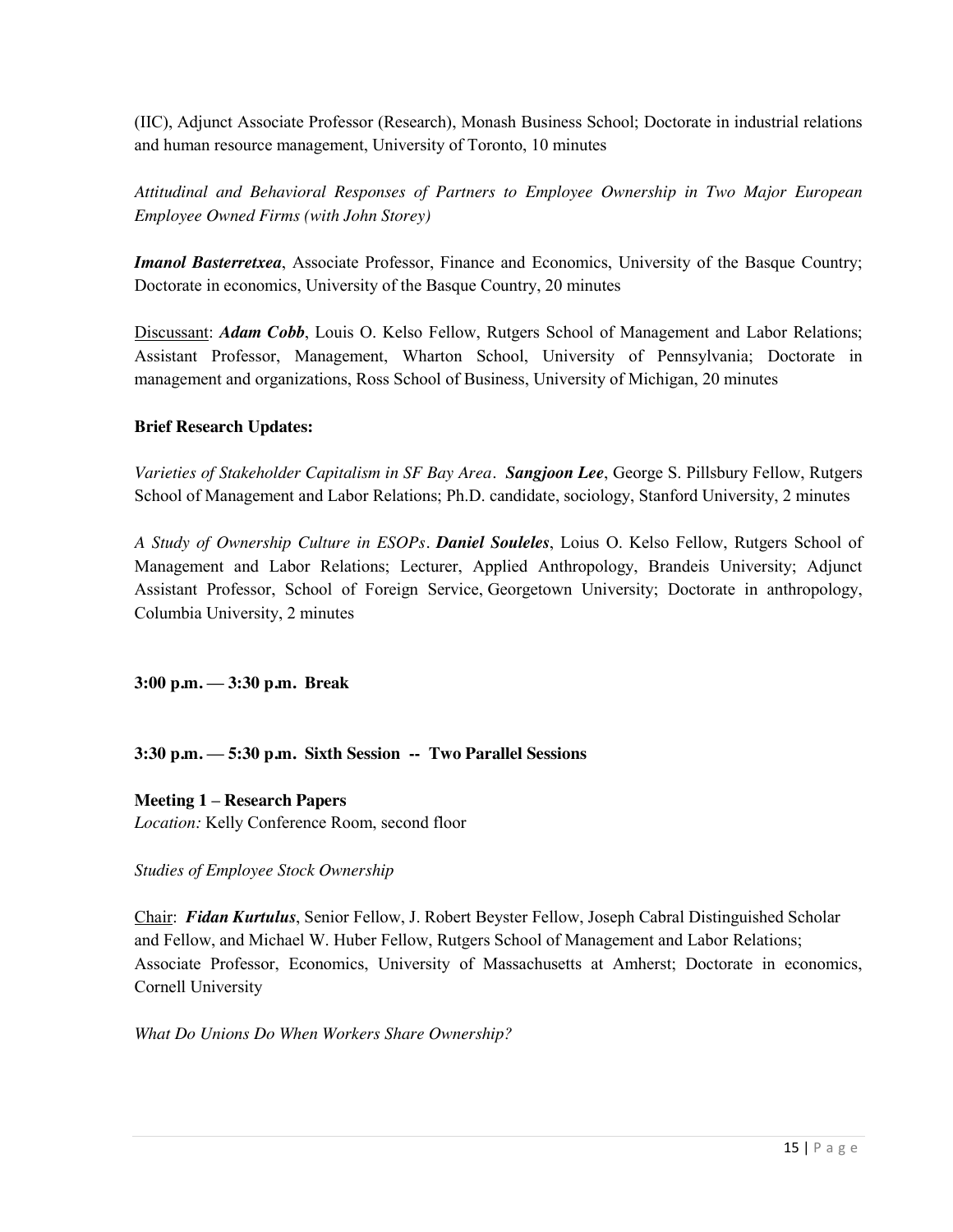*Jung ook Kim*, Research Assistant, Rutgers-W.K. Kellogg Foundation Research Project on Employee Ownership and Ph.D. candidate, industrial relations and human resources, Rutgers School of Management and Labor Relations, 10 minutes

*Sanjay Pinto,* Louis O. Kelso Fellow and Post-Doctoral Associate, Labor Studies and Employment Relations, Rutgers School of Management and Labor Relations; Doctorate in sociology, Harvard University, 10 minutes

Discussant: *Richard Freem*an, J. Robert Beyster Faculty Fellow and Mentor, Rutgers School of Management and Labor Relations; Herbert Ascherman Chair, Harvard University, Economics; Research Associate, National Bureau for Economic Research; Doctorate in economics, Harvard University, 20 minutes

*Governance: Executive Compensation, and Financial Transactions: Recent Empirical Findings on ESOP Companies*

*Corey Rosen*, Rutgers Research Fellow and Mentor, Rutgers School of Management and Labor Relations; Founder and Senior Staff Member, National Center for Employee Ownership; Doctorate in political science, Cornell University, 20 minutes

Discussant: *Paige Ouimet*, J. Robert Beyster Fellow, Rutgers School of Management and Labor Relations; Associate Professor, Finance, Kenan-Flagler Business School, University of North Carolina at Chapel Hill; Doctorate in finance, Ross School of Business, University of Michigan, 20 minutes

## **Meeting 2 – Panel**

*Location:* Dickson Conference Room, second floor

## *Employee Share Ownership and Private Equity*

Chair: *Chris Michael*, Q.A. Shaw McKean Jr. Fellow and Rutgers Research Fellow, Rutgers School of Management and Labor Relations and Ph.D. candidate, political science, City University of New York. General Counsel, The ICA Group; J.D., City University of New York Law School

*A Private Equity ESOP Case Study*

*Gregory Brown*, Partner, Holland & Knight, 15 minutes

*A Private Equity ESOP Case Study*

*Stephen Buchanan*, Managing Partner, Mosaic Capital Partners, 15 minutes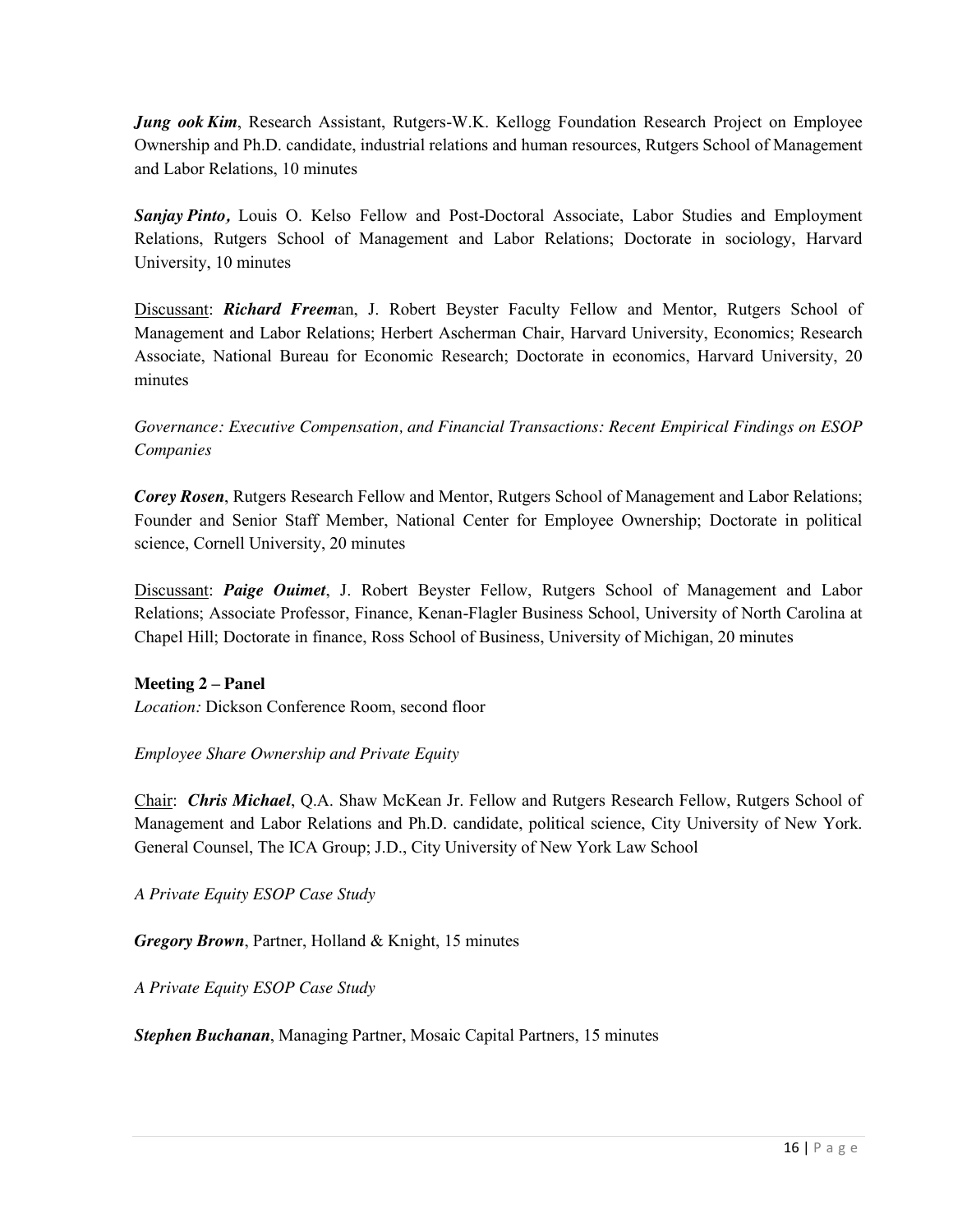*A Private Equity ESOP Case Study*

*Mary Sullivan Josephs*, Founder and CEO, Verit Advisors, 15 minutes

*A Private Equity ESOP Case Study*

*Eric von Stroh*, Long Point Capital, 15 minutes

Discussant: *David Schwartz*, Ph.D. candidate in sociology, Princeton University, 10 minutes

Discussant: *John Menke*, The Menke Group, 10 minutes

#### **5:30 p.m. – 6:30 p.m. Seventh Session - Mentoring Meetings**

Fellows are asked to provide informal mentoring and feedback to scholars working on new studies. Meetings will take place in the following locations.

*Location*: Amphitheatre front right. *The National Survey on Worker Cooperatives. Laura Hanson Schlachter*, Rutgers Research Fellow, Rutgers School of Management and Labor Relations; Ph.D. candidate, sociology, University of Wisconsin at Madison.

*Location*: Amphitheatre front left: *Employee Stock Ownership Plans (ESOPs) and Employee Monitoring of Management Based on Data from Securities and Exchange Commission Filings. Muhammad Azim*, Louis O. Kelso Fellow, Rutgers School of Management and Labor Relations; Ph.D. candidate, accounting, University of Toronto Rotman School of Management

*Location*: Amphitheatre back right. *What Do Unions Do When Workers Share Ownership? Jung ook Kim*, Research Assistant, Rutgers-W.K. Kellogg Foundation Research Project on Employee Ownership and Ph.D. candidate, industrial relations and human resources, Rutgers School of Management and Labor Relations. *Sanjay Pinto*, Louis O. Kelso Fellow and Post-Doctoral Associate, Labor Studies and Employment Relations, Rutgers School of Management and Labor Relations; Doctorate in sociology, Harvard University

*Location*: Amphitheatre back left. *Does Employee Ownership Moderate the Outcomes of Pay Inequality? Dan Weltmann*, Louis O. Kelso Fellow, Rutgers School of Management and Labor Relations; Ph.D. candidate, industrial relations and human resources, Rutgers School of Management and Labor Relations

*Location:* Amphitheatre middle left. *Conscious Capitalism in Employee-Owned Companies. Anne-Laure Winkler*, Kevin Ruble Fellow in Conscious Capitalism and American Coalition of Stock Plan Administrators Fellow, Rutgers School of Management and Labor Relations; Assistant Professor, Zicklin School of Business, Baruch College, City University of New York; Doctorate in industrial relations and human resources, Rutgers School of Management and Labor Relations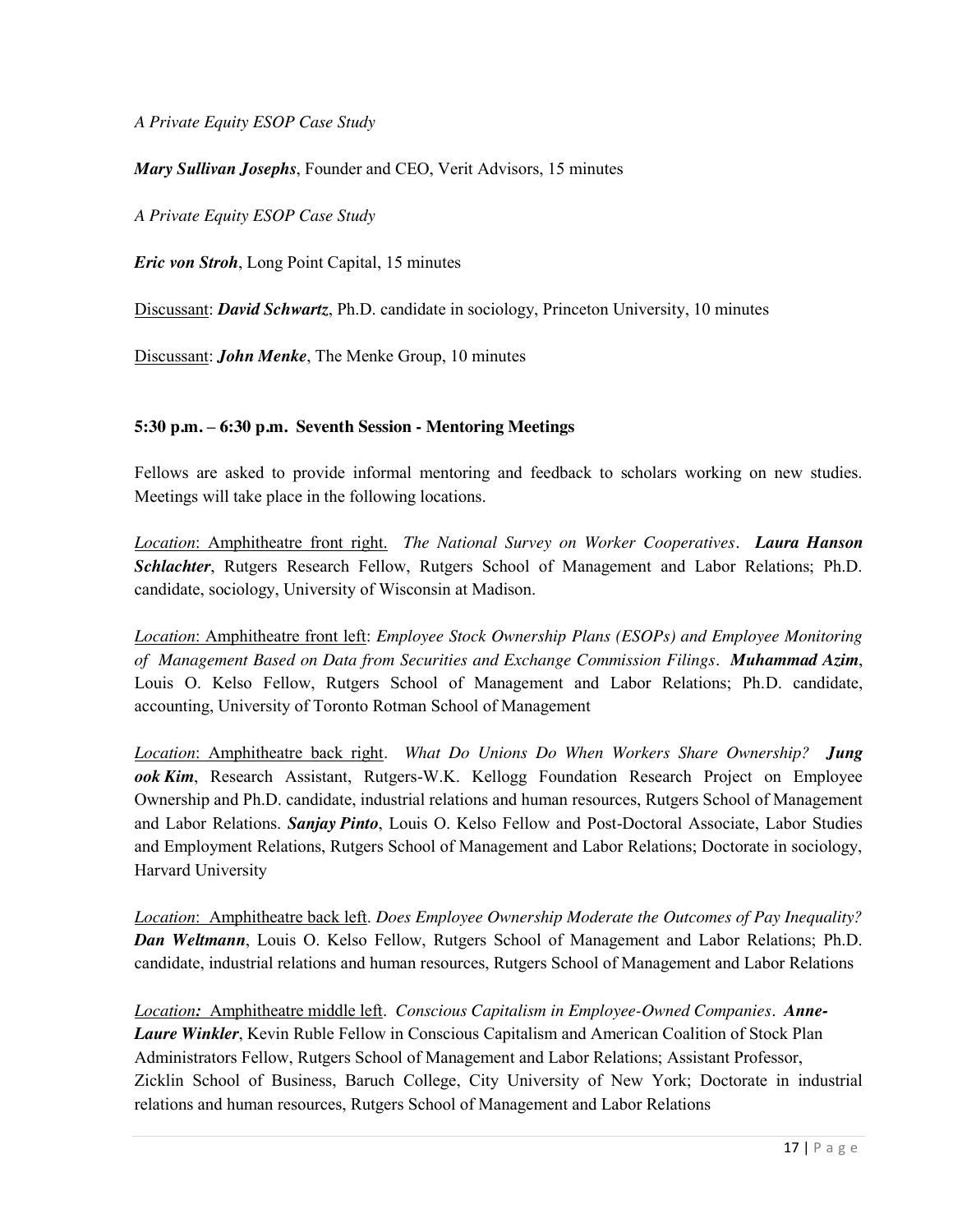*Location:* Amphitheatre middle right. *The Problem of Scale in Economic Democracy: The Bronx Cooperative Development Initiative (BCDI). Evan Casper-Futterman*, Rutgers Research Fellowship, Rutgers School of Management and Labor Relations; Ph.D. candidate, Bloustein School of Urban Planning and Public Policy, Rutgers University

*Location:* Kelly Conference Room front. *The Micro-foundations of the Effects of Employee Stock Ownership Plans: Focusing on Employee Perceptions of Empowerment, Fairness, and Identity*. *Joo H. Han*, Morgan Stanley Fellow and Assistant Professor, Human Resource Management; Rutgers School of Management and Labor Relations; Doctorate in Business Management, Smith School of Business, University of Maryland

*Location:* Kelly Conference Room back. *The Role Employee Ownership Plays in the Organizational Culture of Certified B Corporation Companies*. *Jacob Park*, Kevin Ruble Fellow in Conscious Capitalism, Rutgers School of Management and Labor Relations; Associate Professor, Business and Public Policy, Green Mountain College; Doctorate in environmental management, Erasmus University (Rotterdam)

*Location:* Dickson Conference Room front. *Varieties of Stakeholder Capitalism in SF Bay Area. Sangjoon Lee*, George S. Pillsbury Fellow, Rutgers School of Management and Labor Relations; Ph.D. candidate, sociology, Stanford University

*Location:* Dickson Conference Room back. *Employee Ownership and Job Attitudes: Investigating the Moderating Effect of Occupational Characteristics*. *Saehee Kang*, Ph.D. candidate in industrial relations and human resources, Rutgers School of Management and Labor Relations

**6:30 p.m. — 8:00 p.m. Dinner** *Location:* Christopher's Restaurant, first floor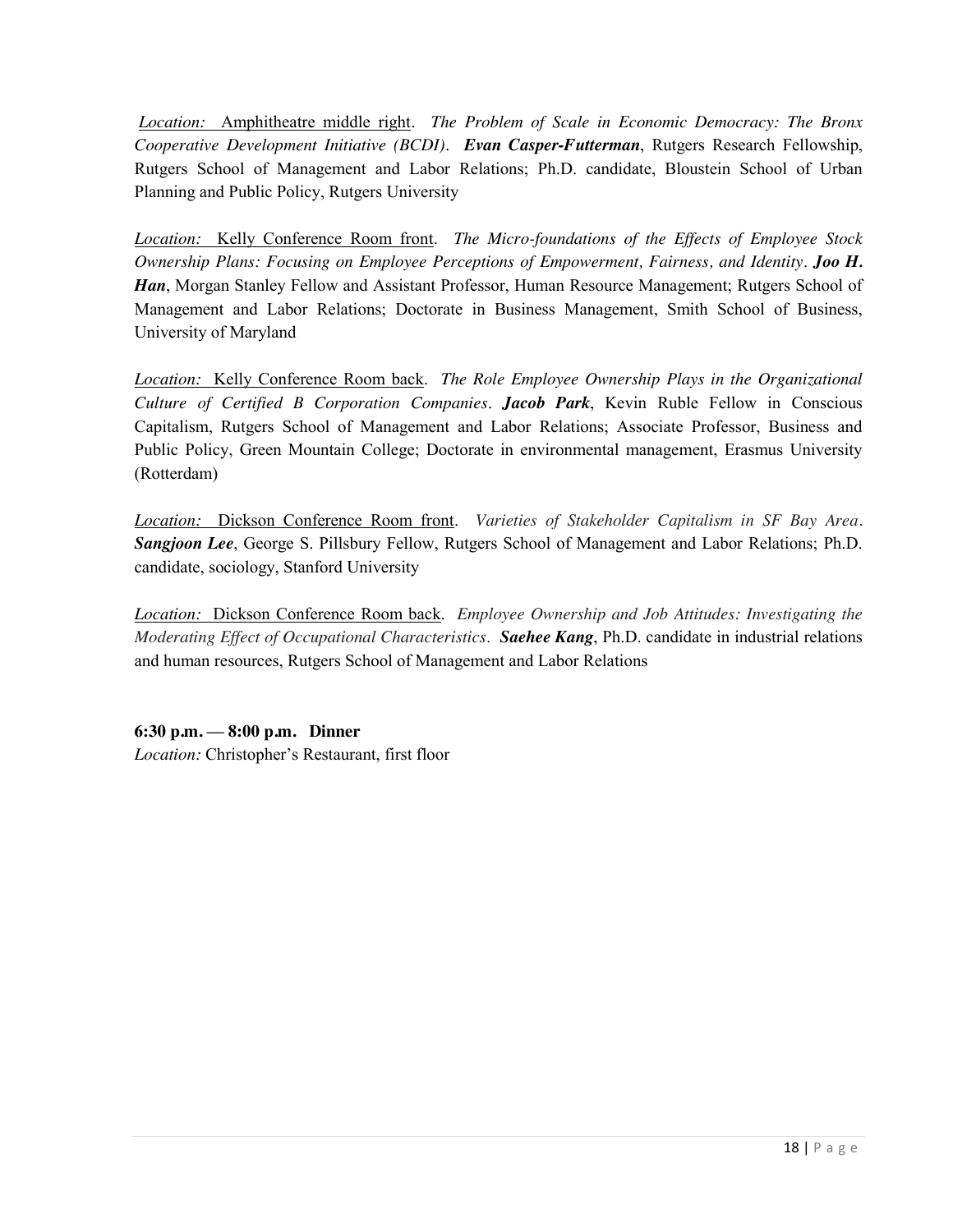# **Tuesday, January 17, 2017**

#### **7:00 a.m. — 8:00 a.m. Breakfast**

*Location:* Christopher's Restaurant, first floor

#### **8:00 a.m. — 10:00 a.m. Eighth Session - Two Parallel Sessions**

**Meeting 1 – Research Papers** *Location:* Amphitheatre, second floor

*Studies of Broadened Capital Ownership and Capital Income for Citizens*

Chair: *Joseph Blasi*, Director, Fellowship Program and J. Robert Beyster Distinguished Professor, Rutgers School of Management and Labor Relations; Research Associate, National Bureau for Economic Research; Doctorate in education, Harvard University

**No More Work: Why Full Employment Is A Bad Idea?** (University of North Carolina Press, 2016): A Presentation By The Author

*James Livingston*, Professor, History, Rutgers University; Doctorate in history, Northern Illinois University, 20 minutes

Discussant: *David Bensman*, Professor, Labor Studies and Employment Relations; Doctorate in history from Columbia University, 10 minutes

*Addressing Stagnant Wages with Capital-Based Income: Simulating Effects from the Alaska Permanent Fund*

*Jason Windawi*, Ph.D. candidate, sociology, Princeton University, 20 minutes

Discussant: *Takao Kato*, Faculty Mentor and Fellow, Rutgers School of Management and Labor Relations; W.S. Shupf Professor of Far Eastern Studies and Professor of Economics, economics, Colgate University; Doctorate in economics, Queens University, 10 minutes

*Is Universal Basic Income a Disincentive to Work? An Empirical Review* 

*Sarah Reibstein*, Ph.D. candidate, sociology, Princeton University, 20 minutes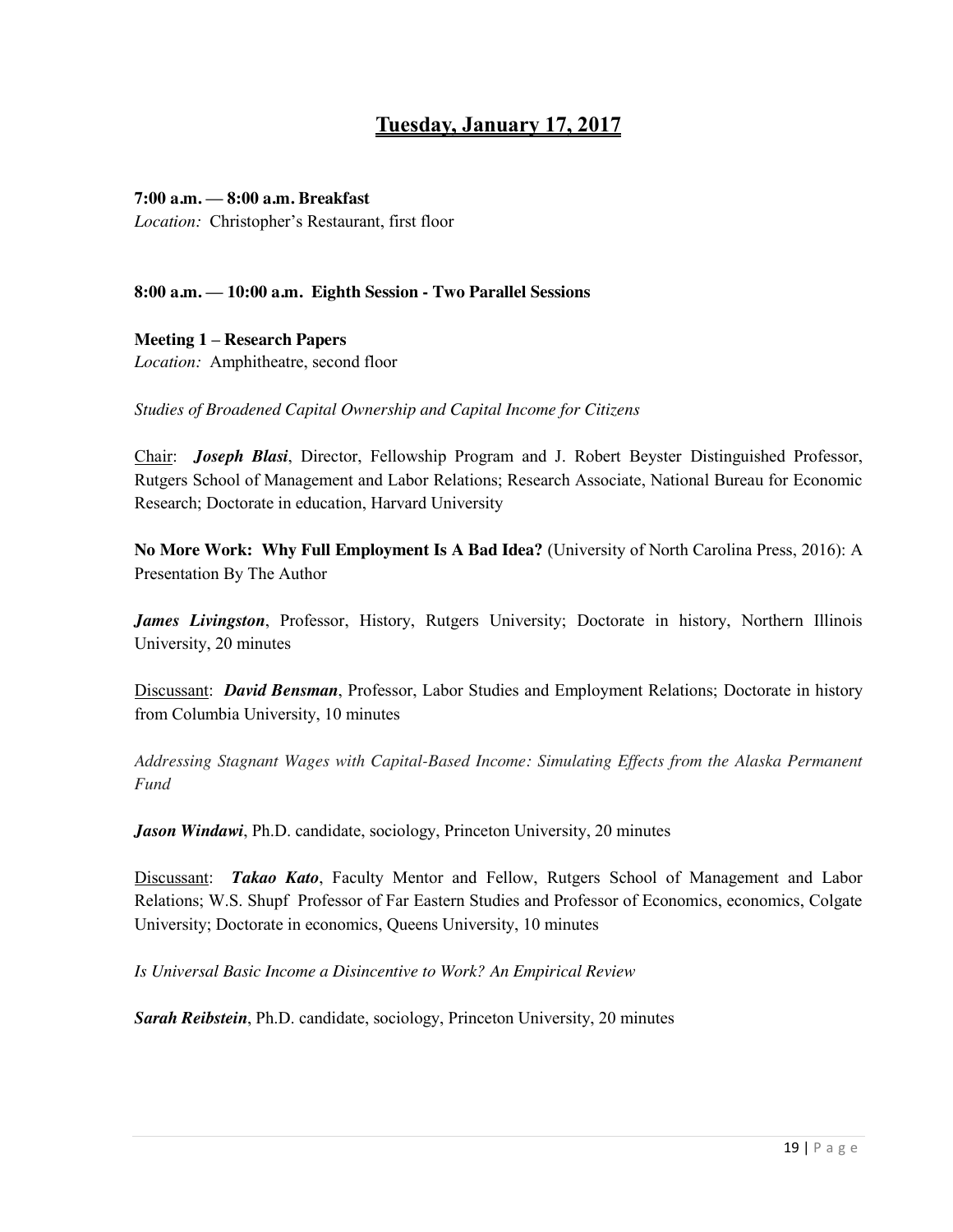Discussant: *Andrew Pendelton*, Faculty Mentor and Fellow, Rutgers School of Management and Labor Relations; Professor, Human Resource Management, Durham University Business School; Doctorate in social science, University of Bath, 10 minutes

Discussant: *Roland Attenborough*, Partner, Roland Attenborough Inc., 5 minutes

## **Meeting 2 – Panel Discussion**

*Location:* Kelly Conference Room, second floor

*The W.K. Kellogg Foundation Rutgers' Study on the Working Middle Class and Employee Stock Ownership: Can Families Build Significant Asset Wealth?*

Chair: *Lisa Schur*, W.K. Kellogg Fellow and Professor and Chair, Rutgers School of Management and Labor Relations; Labor Studies and Employment Relations, Rutgers School of Management and Labor Relations; Doctorate in political science, University of California at Berkeley; J.D., Northeastern University School of Law

*Alex Becker*, W. K. Kellogg Fellow and J. Robert Beyster Fellow, Rutgers School of Management and Labor Relations, 5 minutes

*Daphne Berry*, W. K. Kellogg Fellow and J. Robert Beyster Fellow, Rutgers School of Management and Labor Relations; Assistant Professor, Management, Barney School of Business, University of Hartford; Doctorate in management, University of Massachusetts at Amherst, 5 minutes

*Janet Boguslaw*, W. K. Kellogg Fellow, Rutgers School of Management and Labor Relations; Senior Lecturer, Senior Scientist, and Associate Director, Institute on Assets and Social Policy, Heller School for Social Policy and Management, Brandeis University; Doctorate in sociology, Boston College, 5 minutes

*Terri Boyer*, W. K. Kellogg Fellow; Executive Director, Center for Women and Work (CWW), Assistant Research Professor, Labor Studies and Employment Relations Department, Rutgers School of Management and Labor Relations; Doctorate in education, University of Alabama, 5 minutes

*Glenda Gracia-Rivera*, W. K. Kellogg Fellow, Rutgers School of Management and Labor Relations; Associate Director, Center for Women and Work (CWW), Rutgers School of Management and Labor Relations; MA in public administration, Seton Hall University in public administration, 5 minutes

*Mark Kaswan*, W. K. Kellogg Fellow, J. Robert Beyster Fellow, and Michael W. Huber Fellow, Rutgers School of Management and Labor Relations; Assistant Professor, Political Science, University of Texas Rio Grande Valley; Doctorate in political science, UCLA, 5 minutes

*Joan Meyers*, W. K. Kellogg Fellow and Michael W. Huber Fellow, Rutgers School of Management and Labor Relations; Visiting Assistant Professor, Sociology; College of the Pacific; Doctorate in sociology, University of California at Davis, 5 minutes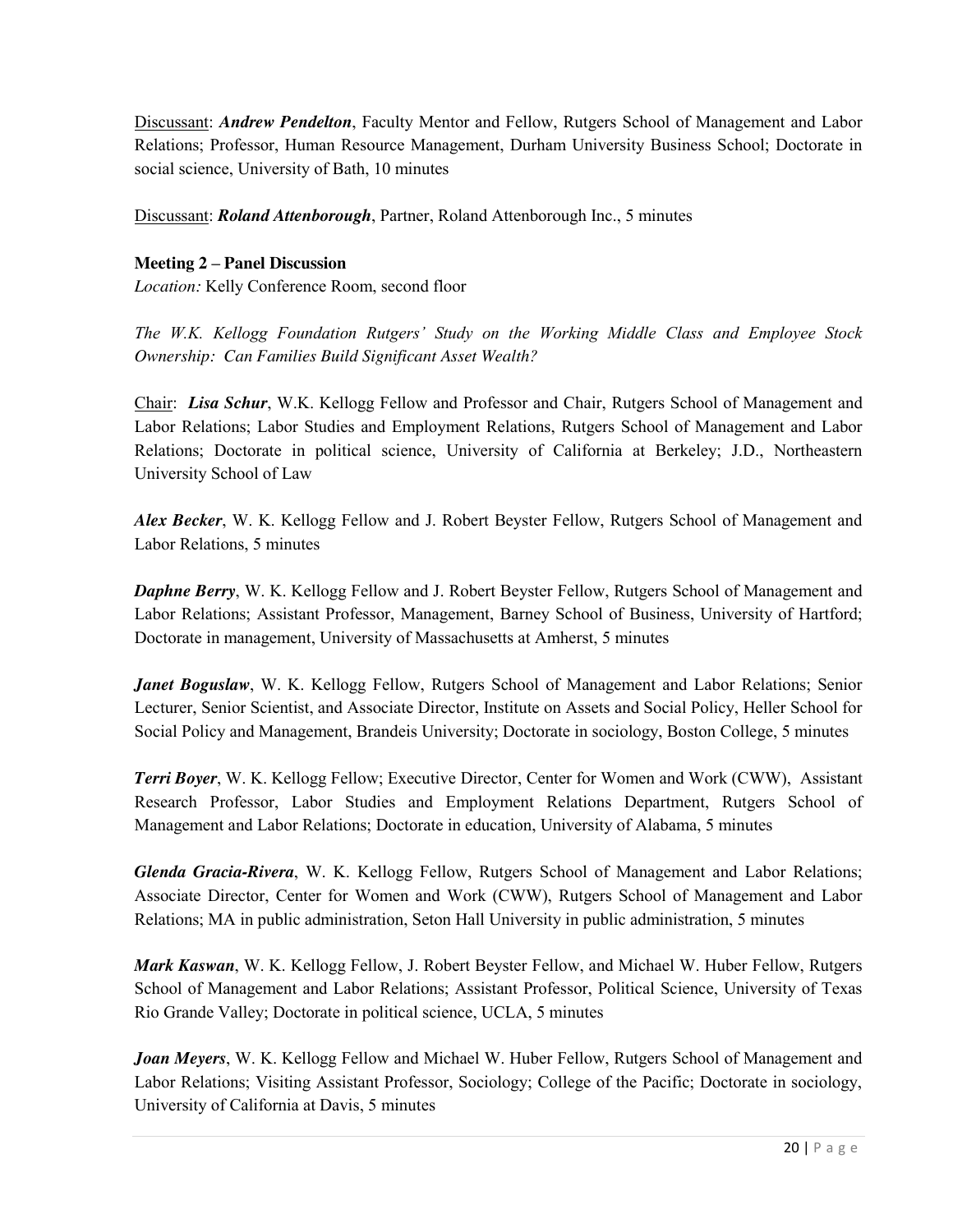*Sanjay Pinto*, W.K. Kellogg Fellow and Louis O. Kelso Fellow, Rutgers School of Management and Labor Relations; Post-Doctoral Associate, Department of Labor Studies and Employment Relations, Rutgers School of Management and Labor Relations; Doctorate in sociology from Harvard University, 5 minutes

*Carol Stack*, W.K. Kellogg Fellow, Rutgers School of Management and Labor Relations; Professor Emeritus, University of California at Berkeley Graduate School of Education; Doctorate in anthropology, University of Illinois, 5 minutes

Discussant: *Erik Olsen*, Robert W. Edwards Fellowship for Advanced Study of Employee Stock Ownership, Joseph Cabral Distinguished Scholar and Fellow, and Louis O. Kelso Fellow, Rutgers School of Management and Labor Relations; Associate Professor, Economics, University of Missouri at Kansas City; Doctorate in economics, University of Massachusetts at Amherst, 15 minutes

## **Brief Research Updates**

*Does Employee Ownership Moderate the Outcomes of Pay Inequality? Dan Weltmann*, Louis O. Kelso Fellow, Rutgers School of Management and Labor Relations; Ph.D. candidate, industrial relations and human resources, Rutgers School of Management and Labor Relations, 2 minutes

*The Micro-foundations of the Effects of Employee Stock Ownership Plans: Focusing on Employee Perceptions of Empowerment, Fairness, and Identity*. *Joo H. Han*, Morgan Stanley Fellow and Assistant Professor, Human Resource Management; Rutgers School of Management and Labor Relations; Doctorate in Business Management, Smith School of Business, University of Maryland, 2 minutes

**10:00 a.m. - 10:30 a.m. Break**

**10:30 a.m. - 12:00 p.m. Ninth Session - Keynote** *Location:* Amphitheatre, second floor

*Broad-based Employee Ownership and Sustainability*

Co-Chair: *Anne-Laure Winkler*, Kevin Ruble Fellow in Conscious Capitalism and American Coalition of Stock Plan Administrators Fellow, Rutgers School of Management and Labor Relations; Assistant

Professor, Zicklin School of Business, Baruch College, City University of New York; Doctorate in industrial relations and human resources, Rutgers School of Management and Labor Relations

Co-Chair: *Sally Sledge*, J. Robert Beyster Fellow, Rutgers School of Management and Labor Relations; Professor, School of Business, Norfolk State University; Doctorate in strategic management and international business, Old Dominion University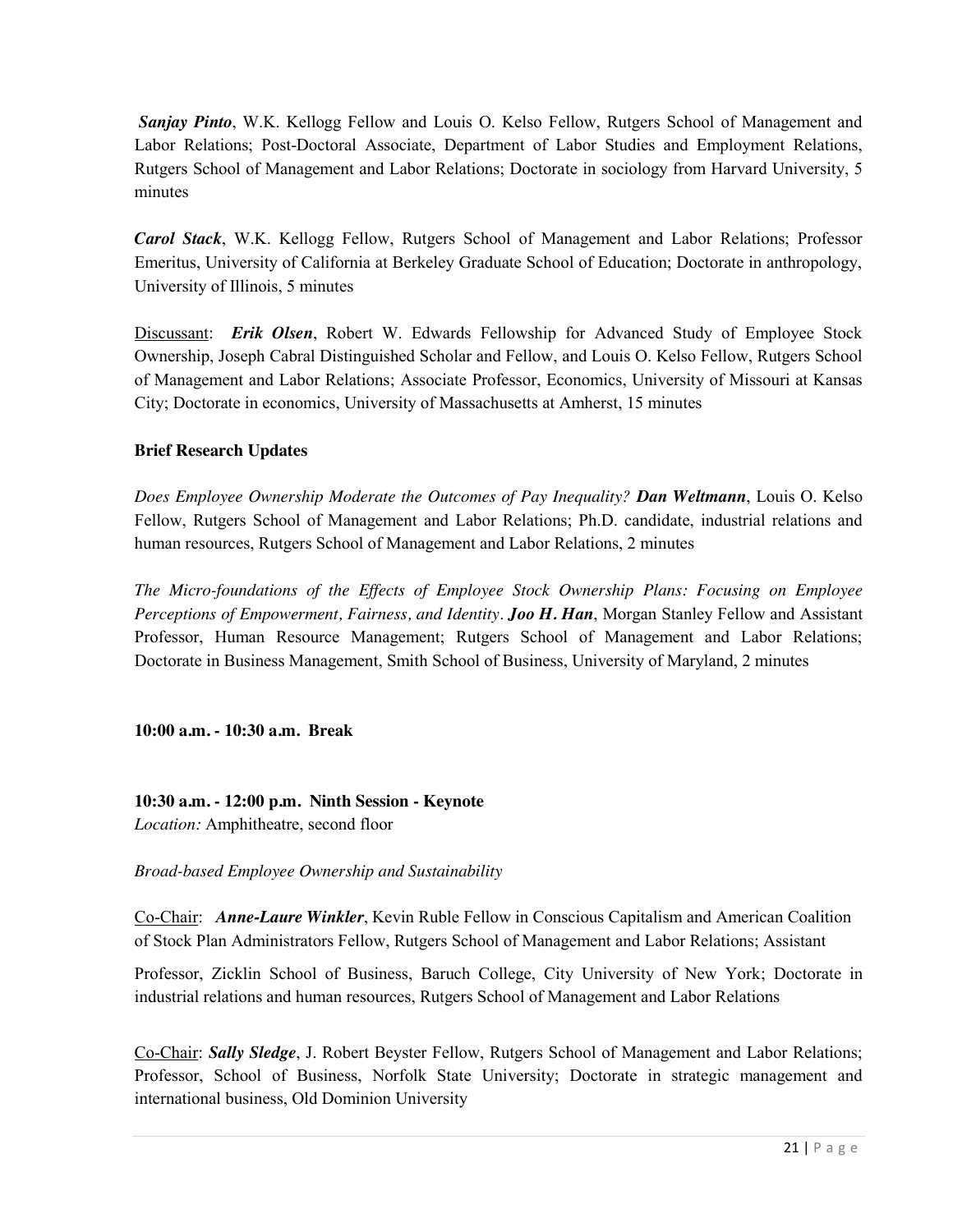*A Discussion of the New Book and A Book Signing By The Author:* **The Future of Consumer Society: Prospects for Sustainability in the New Economy** (Oxford University Press, 2017)

*Maurie Cohen*, Louis O. Kelso Fellow, Rutgers School of Management and Labor Relations; Professor of Sustainability Studies and Director of the Program in Science, Technology, and Society at the New Jersey Institute of Technology; Associate Faculty Member, Rutgers University Division of Global Affairs and Rutgers/NJIT Urban Systems Program, Rutgers University; Associate Fellow, the Tellus Institute; Doctorate in regional science from the University of Pennsylvania, 40 minutes

Discussant: *Jacob Park*, Kevin Ruble Fellow in Conscious Capitalism; Associate Professor, Business and Public Policy, Green Mountain College; Doctorate in environmental management, Erasmus University (Rotterdam), 5 minutes

Discussant: *Evan Casper-Futterman*, Rutgers Research Fellowship, Rutgers School of Management and Labor Relations; Ph.D. candidate, Bloustein School of Urban Planning and Public Policy, Rutgers University, 5 minutes

Discussant: *Kevin St. Martin*, Associate Professor, Geography, Rutgers University; Doctorate in geography, Clark University, 5 minutes

## **Brief Research Updates**

*Conscious Capitalism in ESOP Companies*. *Anne-Laure Winkler*, Kevin Ruble Fellow in Conscious Capitalism and American Coalition of Stock Plan Administrators Fellow, Rutgers School of Management and Labor Relations; Assistant Professor, Zicklin School of Business, Baruch College, City University of New York; Doctorate in industrial relations and human resources, Rutgers School of Management and Labor Relations, 2 minutes

*The Role Employee Ownership Plays in the Organizational Culture of Certified B Corporation Companies*. *Jacob Park*, Kevin Ruble Fellow in Conscious Capitalism, Rutgers School of Management and Labor Relations; Associate Professor, Business and Public Policy, Green Mountain College; Doctorate in environmental management, Erasmus University (Rotterdam), 2 minutes

*The Research Behind on "Certified Employee-Owned". Thomas Dudley*, Louis O. Kelso Fellow, Rutgers School of Management and Labor Relations; Ph.D. candidate, organizational behavior, Graduate School of Business, Stanford University, 2 minutes

## **Concurrent Paper Development Workshop Meeting**

*Location:* Kelly Conference Room, second floor

Paper Development Workshop for the Special Issue of the journal, *Advances in the Economic Analysis of Participatory and Labor-Managed Firms*: Case Studies on Employee Ownership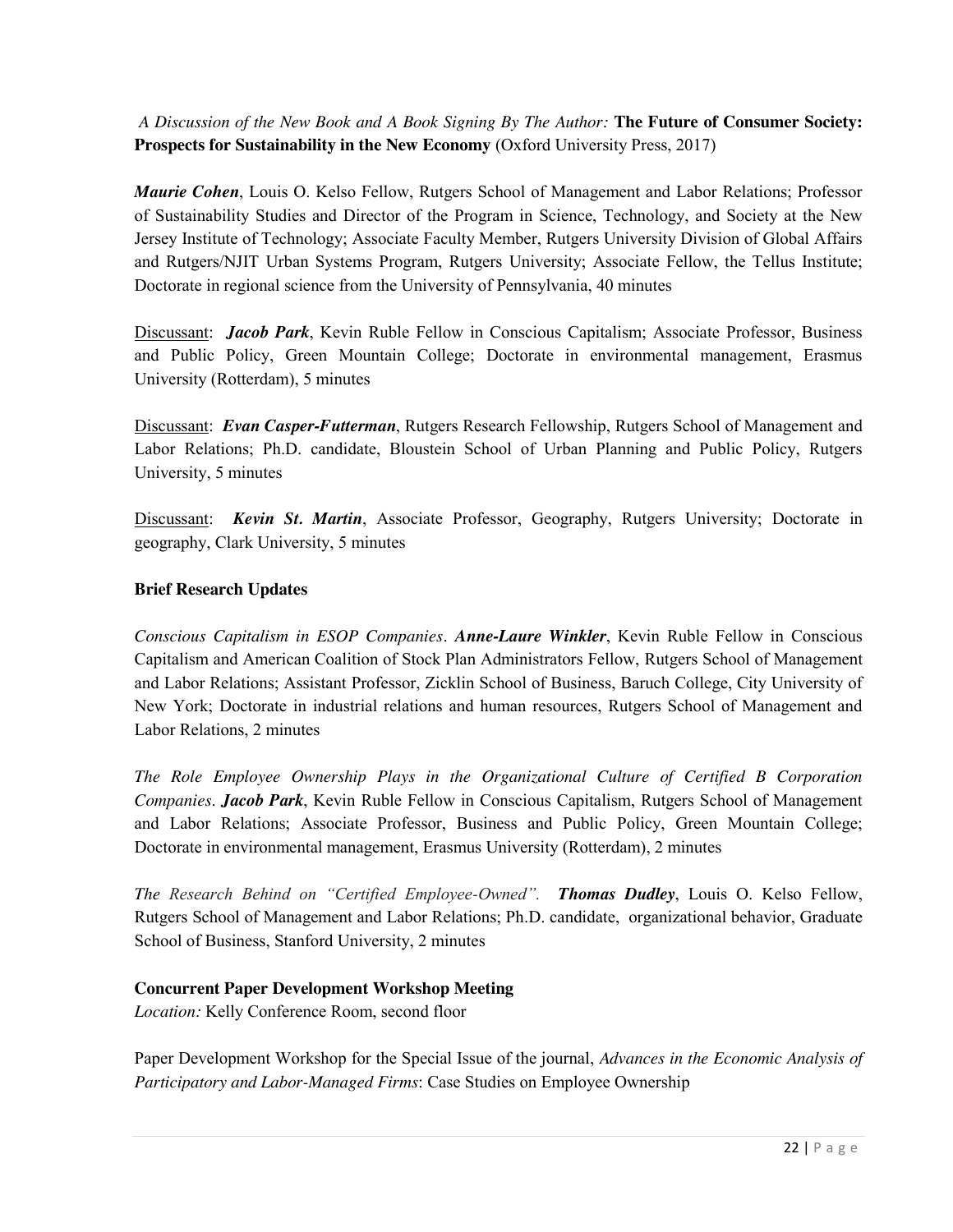Guest Co-Editor: *Takao Kato*, Faculty Mentor and Fellow, Rutgers School of Management and Labor Relations; W.S. Shupf Professor of Far Eastern Studies and Professor of Economics, economics, Colgate University; Doctorate in economics, Queens University

Guest Co-Editor: *Daphne Berry*, W. K. Kellogg Fellow and J. Robert Beyster Fellow, Rutgers School of Management and Labor Relations; Assistant Professor, Management, Barney School of Business, University of Hartford; Doctorate in management, University of Massachusetts at Amherst

*Note:* This is a research meeting of authors and potential authors for the special issue of this journal. Please feel free to attend if you potentially have a paper to submit for the March 1, 2017 deadline. The session will consist primarily of research mentors and authors having a one-on-one feedback session on papers that are under consideration. The papers will be not presented. For copies of drafts of the papers, please contact the authors.

## *Papers:*

*Employee Involvement under Rising Competitive Pressure: Evidence from Two Manufacturing Firms in Japan (with Arghya Ghosh and Hodaka Morita)*

*Takao Kato*, Faculty Mentor and Fellow, Rutgers School of Management and Labor Relations; W.S. Shupf Professor of Far Eastern Studies and Professor of Economics, economics, Colgate University; Doctorate in economics, Queens University

*Ownership Culture and Governance Processes at a Participatory ESOP Company*

*Daphne Berry*, W. K. Kellogg Fellow and J. Robert Beyster Fellow, Rutgers School of Management and Labor Relations; Assistant Professor, Management, Barney School of Business, University of Hartford; Doctorate in management, University of Massachusetts at Amherst

*How ESOPs Support Economic Mobility?*

*Janet Boguslaw*, W. K. Kellogg Fellow, Rutgers School of Management and Labor Relations; Senior Lecturer, Senior Scientist, and Associate Director, Institute on Assets and Social Policy, Heller School for Social Policy and Management, Brandeis University; Doctorate in sociology, Boston College

## *When ESOPs Acquire Other Companies*

*Suzanne Cromlish*, Lecturer, Management, St. Xavier University; Ph.D. candidate in management, Case Western Reserve University

*Mondragon, Cooperative Culture and the Globalization Process: When Does the Need for Compromise Become Compromising? (with Olivier Roche, Frederick Freundlich, and Charles C. Manz)*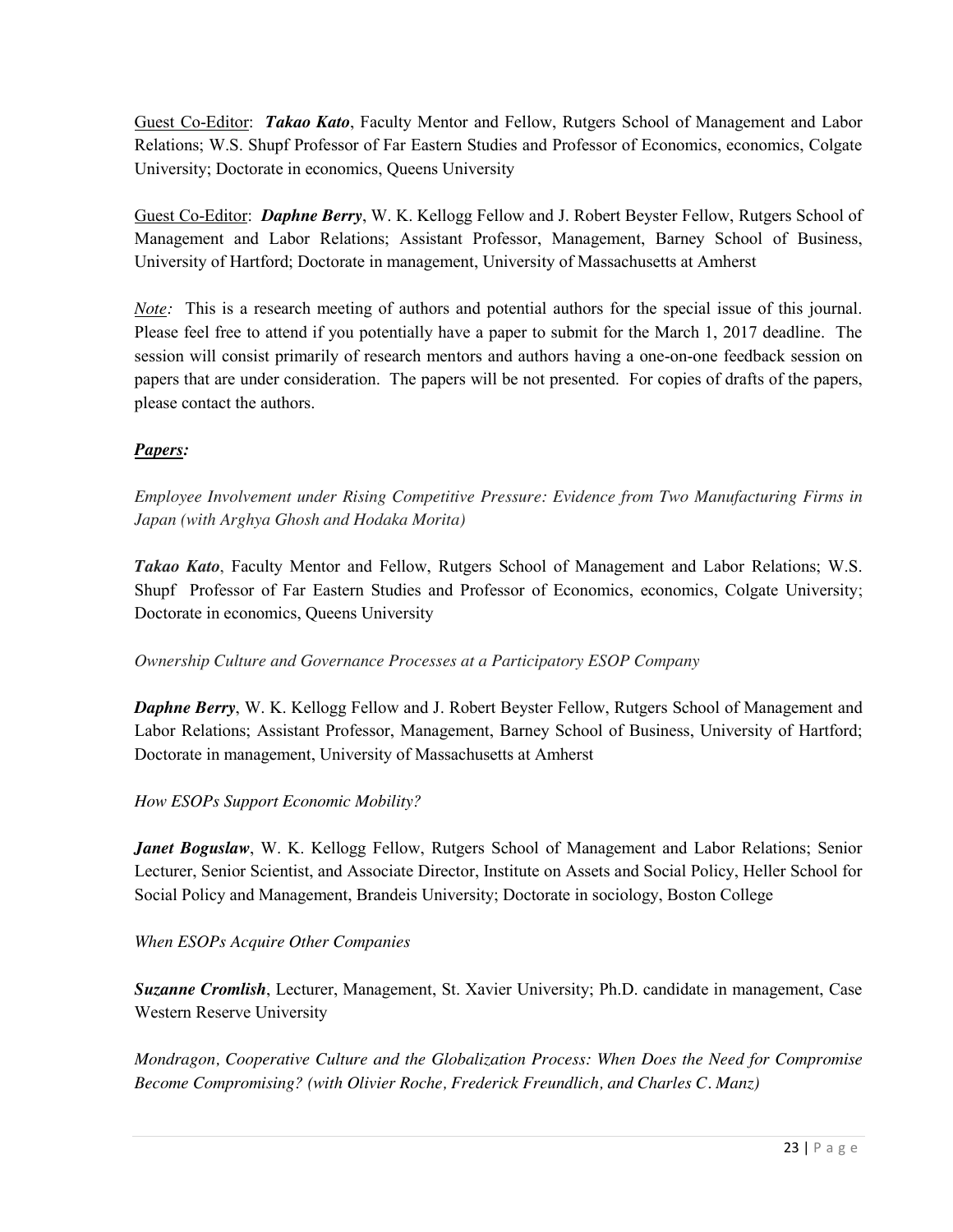*Frank Shipper*, Kevin Ruble Fellow and Louis O. Kelso Fellow, Rutgers School of Management and Labor Relations and Professor, Salisbury University, Franklin P. Perdue School of Business, Department of Management; Doctorate in management, David Eccles School of Business, University of Utah

## *A Case Study: Denver's Taxi Driver Union-Coop Relations*

*Minsun Ji*, J. Robert Beyster Fellow, Rutgers School of Management and Labor Relations, Ph.D. candidate, University of Denver Korbel School of International Studies

*The Transformative Powers of Freedom-based Employee Ownership*

*Bill Nobles*, Executive Fellow, Rutgers School of Management and Labor Relations and Professor; former Executive, Exxon

*Frank Shipper*, Kevin Ruble Fellow and Louis O. Kelso Fellow, Rutgers School of Management and Labor Relations and Professor, Salisbury University, Franklin P. Perdue School of Business, Department of Management; Doctorate in management, David Eccles School of Business, University of Utah

*Developing a Cooperative ESOP*

*Camille Kerr*, Associate Director, The ICA Group; J.D. and Arthur Russell Morgan Fellow, University of Cincinnati College of Law

*Egalitarianism and Pay Inequality: Size Matters*

*Darrell Bratton*, Doctorate in organizational management, Capella University

#### **Concurrent Small Group Meeting**

*Location:* Dickson Conference Room, second floor

*New Jersey/New York Center for Employee Ownership at Rutgers SMLR (by invitation)*

*Bill Castellano*, Executive Director, New Jersey/New York Employee Ownership Center and Associate Dean, Executive and Professional Education, Rutgers School of Management and Labor Relations; Doctorate in industrial relations and human resources, Rutgers School of Management and Labor Relations

**12:00 p.m. — 1:00 p.m. Lunch**  *Location:* Christopher's Restaurant, first floor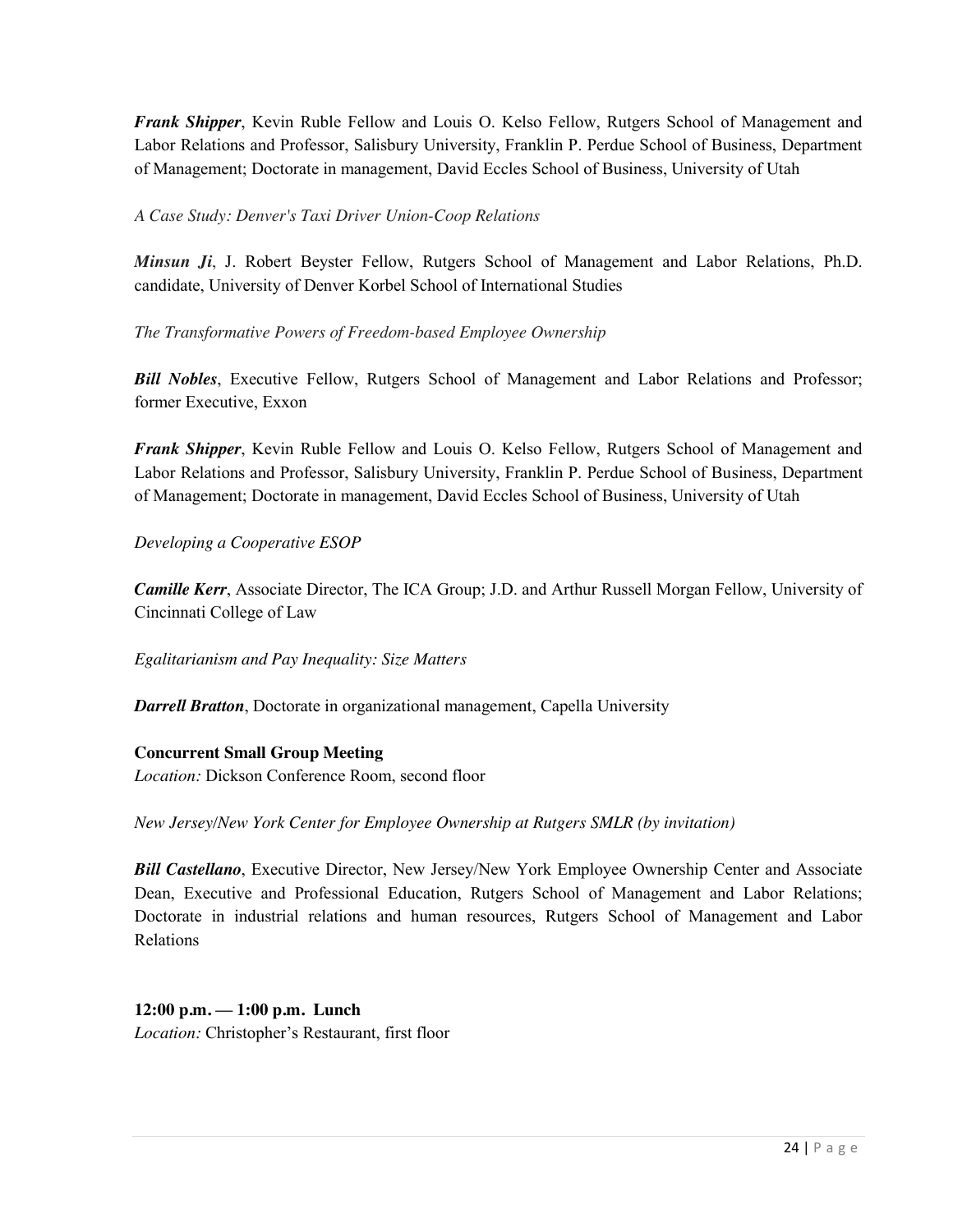#### **Luncheon Theme Tables**

Participants are invited to join a series of optional luncheon table discussions without formal papers or panels that explore datasets, issues, and social phenomena that can inform the choice of research topics. Luncheon theme tables are discussions led by one discussion leader for groups of six or fewer fellows. The tables at lunch with these numbers are reserved for these topics.

Table #1: *Research Opportunities on Corporations with Broad-based Equity Compensation Plans. Martin J. Hirsch*, Director, Equity Award Services, Retirement & Benefit Plan Services, Bank of America Merrill Lynch

Table #2: *Initiating a Research Program on Alternatives to Hierarchical Control in Management Theory and Practices. Bill Nobles*, Executive Fellow, Rutgers School of Management and Labor Relations; former executive, Exxon; author of the forthcoming book, *Questioning Corporate Hierarchy. Frank Shipper*, Kevin Ruble Fellow and Louis O. Kelso Fellow, Rutgers School of Management and Labor Relations and Professor, Salisbury University, Franklin P. Perdue School of Business, Department of Management; Doctorate in management, David Eccles School of Business, University of Utah

Table #3: *Working With the New Regional New Jersey/New York Center for Employee Ownership at Rutgers SMLR. Bill Castellano*, Executive Director, New Jersey/New York Employee Ownership Center and Associate Dean, Executive and Professional Education, Rutgers University, School of Management and Labor Relations; Doctorate in industrial relations and human resources, Rutgers School of Management and Labor Relations

Table #4: *Some Unaddressed Research Questions in Studying Broad-based Employee Ownership and Equity Compensation and Some Available Datasets. Corey Rosen*, Rutgers Research Fellow and Mentor, Rutgers School of Management and Labor Relations; Founder and Senior Staff Member, National Center for Employee Ownership; Doctorate in political science, Cornell University

Table #5: *ESOPerative: Worker Cooperatives with the Finance Characteristics of an ESOP. Camille Kerr*, Associate Director, The ICA Group; J.D. and Arthur Russell Morgan Fellow, University of Cincinnati College of Law

Table #6: *Studying the New York City Program on Worker Cooperatives. Chris Michael*, Q.A. Shaw McKean Jr. Fellow and Rutgers Research Fellow, Rutgers School of Management and Labor Relations and Ph.D. candidate, political science, City University of New York; General Counsel, The ICA Group; J.D., City University of New York Law School

Table #7: *The Research and Analysis Behind the "Certified Employee-Owned" Initiative*. *Thomas Dudley*, Louis O. Kelso Fellow, Rutgers School of Management and Labor Relations; Ph.D. candidate, organizational behavior, Graduate School of Business, Stanford University. Resource: https://www.certifiedeo.com/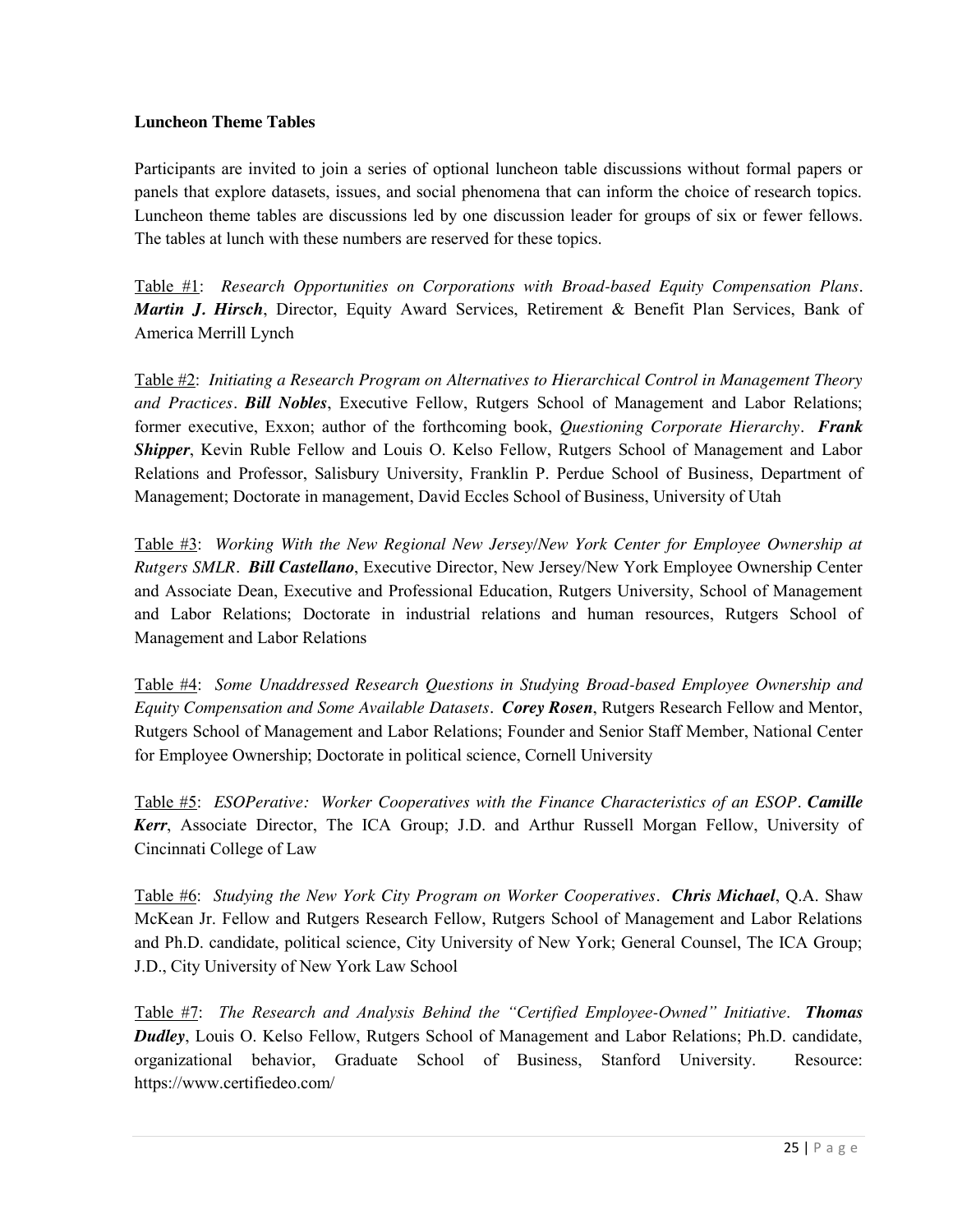Table #8: *Studying Employee Share Ownership in the Mondragon Region*. *Imanol Basterretxea*, Associate Professor, Finance and Economics, University of the Basque Country; Doctorate in economics, University of the Basque Country

Table #9: *Impact Investing and Employee Ownership*. *Mary Ann Beyster*, President, Foundation for Enterprise Development. Resource: A White Paper on Impact Investing and Employee Ownership is available in the conference dropbox.

Table #10: *Studying Fifty By Fifty Organizing Initiative. Jessica Bonanno*, Director of Strategy Development and Operations, The Democracy Collaborative. The 50 by 50 initiative is a national network of leaders, interested in coordinating a shared strategy aimed at achieving the audacious goal of 50 million employee owners by 2050.

Resource: http://www.fiftybyfifty.org/ and www.democracycollaborative.org

## **1:00 p.m. — 3:00 p.m. Tenth Session - Three Parallel Meetings**

**Meeting 1 – Research Papers**

*Location:* Dickson Conference Room, second floor

## *Research on Employee Stock Ownership Plans*

Chair:*Dan Weltmann*, Louis O. Kelso Fellow, Rutgers School of Management and Labor Relations; Ph.D. candidate, industrial relations and human resources, Rutgers School of Management and Labor Relations

## *Employee Stock Ownership Plan Acquisitions*

*Suzanne Cromlish*, Lecturer, Management, St. Xavier University; Ph.D. candidate in management, Case Western Reserve University, 20 minutes

Discussant: *Megan Burke*, Assistant Professor, Accounting, Texas A&M University – Commerce; Doctorate in accounting, Virginia Polytechnic Institute and State University (invited), 10 minutes

Discussant: *Chris Michael*, Q.A. Shaw McKean Jr. Fellow and Rutgers Research Fellow, Rutgers School of Management and Labor Relations and Ph.D. candidate, political science, City University of New York; General Counsel, The ICA Group; J.D., City University of New York Law School, 10 minutes

*Exploring Stewardship Characteristics in Professional Scientific and Technical Services Employee-Owned Companies*

*Rick Van Doel*, Louis O. Kelso Fellow, Rutgers School of Management and Labor Relations; Doctoral candidate, organizational leadership, Indiana Wesleyan University, 20 minutes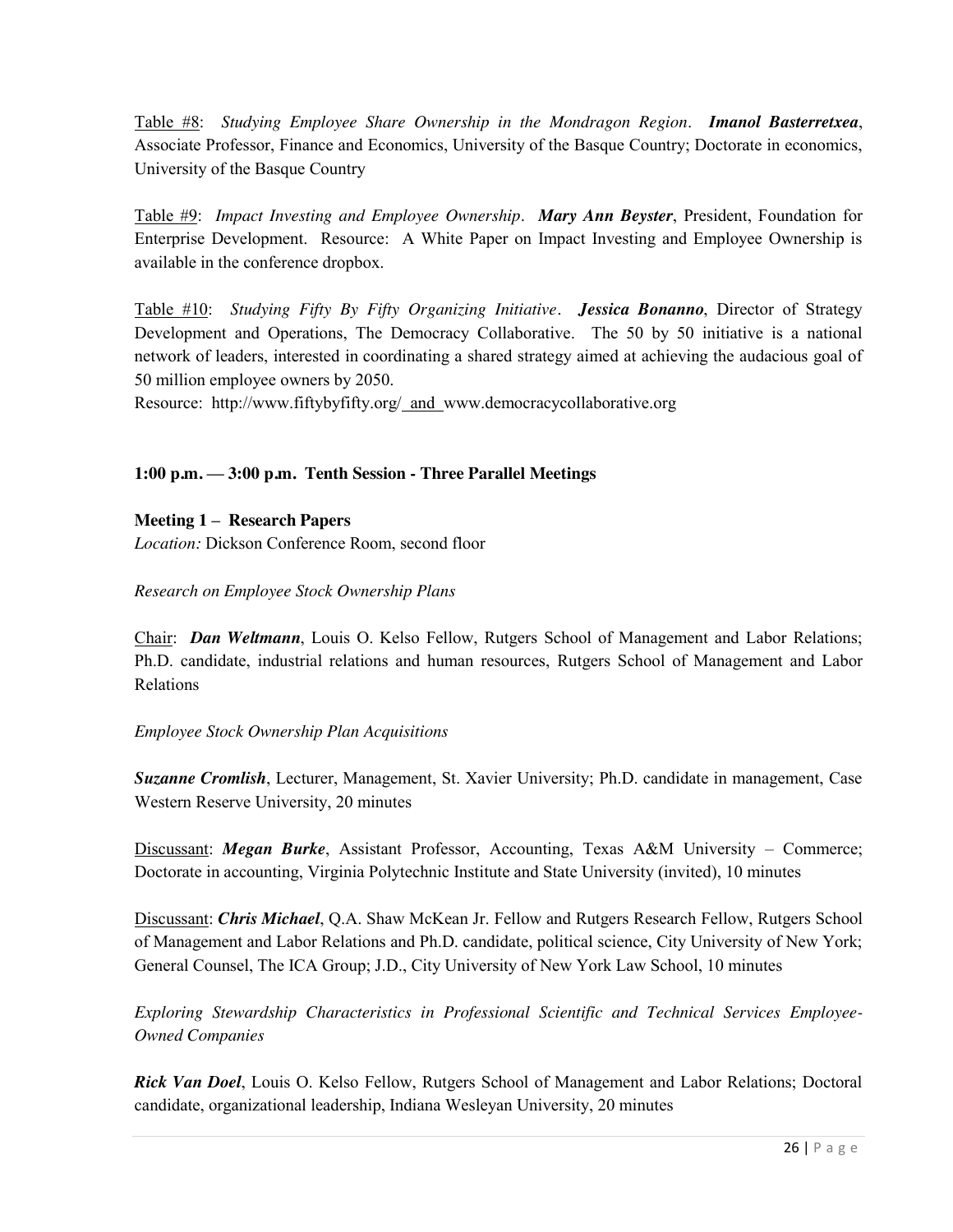Discussant: *Thomas Dudley*, Louis O. Kelso Fellow, Rutgers School of Management and Labor Relations; Ph.D. candidate, organizational behavior, Graduate School of Business, Stanford University, 20 minutes

## **Brief Research Updates**

*Employee Stock Ownership Plans (ESOPs) and Employee Monitoring of Management Based on Date from Securities and Exchange Commission Filings. Muhammad Azim*, Louis O. Kelso Fellow, Rutgers School of Management and Labor Relations; Ph.D. candidate, accounting, University of Toronto Rotman School of Management, 2 minutes

*Employee Ownership and Job Attitudes: Investigating the Moderating Effect of Occupational Characteristics*, *Saehee Kang*, Ph.D. candidate, industrial relations and human resources, Rutgers School of Management and Labor Relations, 2 minutes

## **Meeting 2 - Panel Discussion**

*Location:*Amphitheatre, Second floor

*Panel Discussion on Economic Inequality and Economic Theories*

Chair: *Kimberly Kracman*, Ph.D. candidate, sociology, Princeton University

*Broadening Capital Acquisition with the Earnings of Capital as a Means of Sustainable Growth and Environmental Sustainability*

*Robert Ashford*, Faculty Fellow and Mentor, Rutgers School of Management and Labor Relations and Professor, Syracuse University School of Law; J.D., Harvard Law School, 20 minutes

Discussant: *Douglas Kruse*, Associate Director, Fellowship Program and J. Robert Beyster Faculty Fellow; Distinguished Professor, Rutgers School of Management and Labor Relations; Research Associate, National Bureau for Economic Research; Former senior economist, White House Council of Economic Advisors; Doctorate in economics, Harvard University, 7 minutes

Discussant: *Lenore Palladino*, Louis O. Kelso Fellow, Rutgers School of Management and Labor Relations; Lecturer, Economics, Smith College: Senior Economist and Policy Counsel, The Roosevelt Institute; Doctorate in economics, The New School University and J.D., Fordham Law School, 7 minutes

Discussant: *Philip Mellizo*, Louis O. Kelso Fellow, Rutgers School of Management and Labor Relations and Assistant Professor, College of Wooster, Department of Economics; Doctorate in economics, University of Massachusetts at Amherst, 7 minutes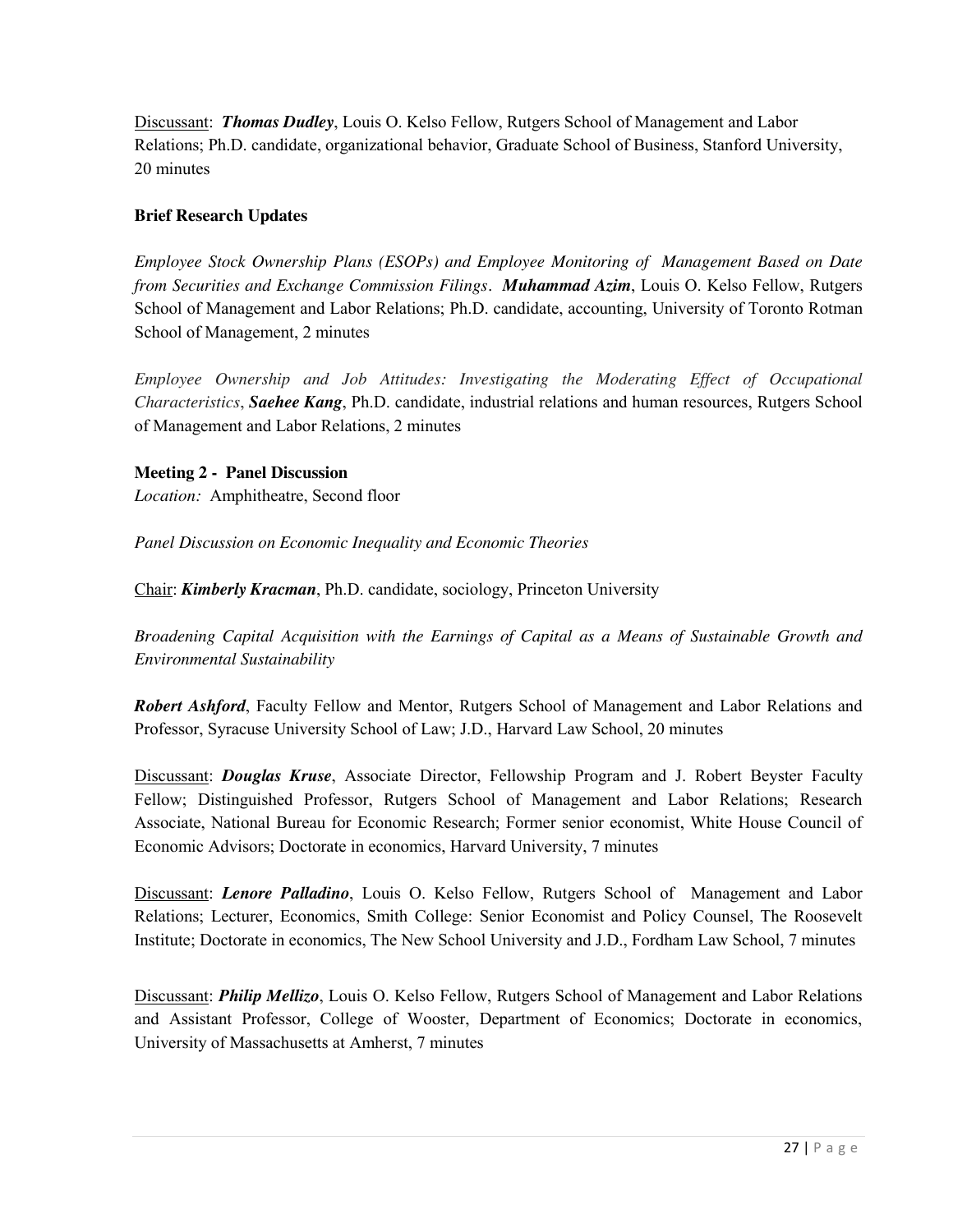#### **Meeting 3 – Panel Discussion**

*Location:*Kelly Conference room, Second Floor

*Organizational Development and Organizational Design and the Creation of Employee-Owned Firms*

Chair: *Joseph McCune*, Professor, Human Resource Management, Rutgers School of Management and Labor Relations

*Victor Aspengren*, Prairie Capital Advisors, 5 minutes

*Roland Attenborough*, Roland Attenborough Inc., 5 minutes

*Dick May*, American Working Capital, 5 minutes

*John Menke*, The Menke Group, 5 minutes

*John Miscione*, Duff and Phelps, 5 minutes

*James Steiker*, Steiker, Greenapple & Crosscutt; SES Advisors, 5 minutes

Discussant: *Theodore Becker*, DrinkerBiddle, J.D., Northwestern University School of Law; Doctorate in sociology, Northwestern University, 10 minutes

#### **3:00 p.m. — 4:00 p.m. Eleventh Session: Mentoring Meetings**

Fellows are asked to provide informal mentoring and feedback to scholars working on new studies in the following locations.

*Location:* Amphitheatre front right: *The National Survey on Worker Cooperatives. Laura Hanson Schlachter*, Rutgers Research Fellow, Rutgers School of Management and Labor Relations; Ph.D. candidate, sociology, University of Wisconsin at Madison

*Location:* Amphitheatre front left: *Employee Stock Ownership Plans (ESOPs) and Employee Monitoring of Management Based on Data from Securities and Exchange Commission Filings. Muhammad Azim*, Louis O. Kelso Fellow, Rutgers School of Management and Labor Relations; Ph.D. candidate, accounting, University of Toronto Rotman School of Management

*Location:* Amphitheatre back right: *What Do Unions Do When Workers Share Ownership? Jung ook Kim*, Research Assistant, Rutgers-W.K. Kellogg Foundation Research Project on Employee Ownership and Ph.D. candidate, industrial relations and human resources, Rutgers School of Management and Labor Relations. **Sanjay Pinto**, Louis O. Kelso Fellow and Post-Doctoral Associate, Labor Studies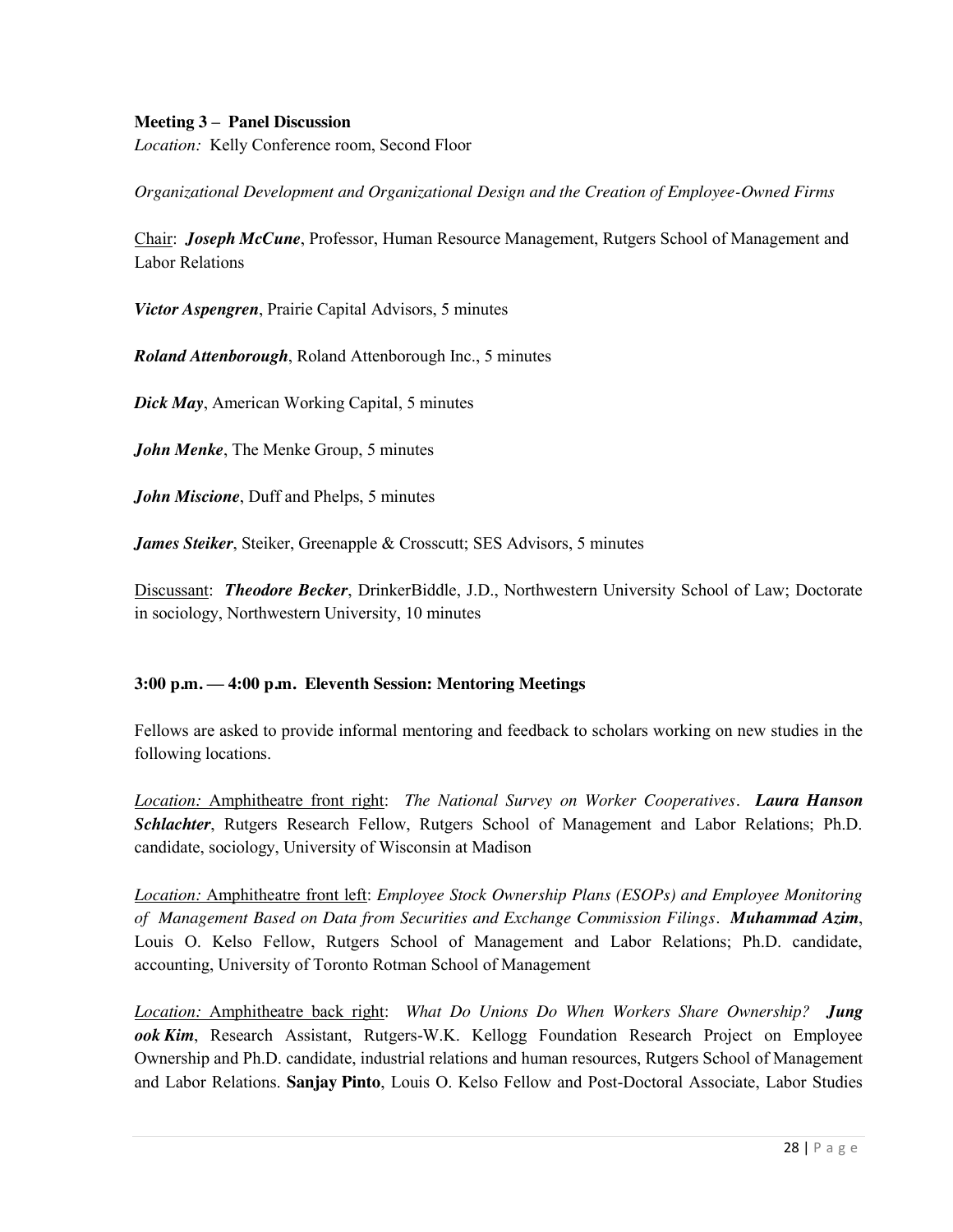and Employment Relations, Rutgers School of Management and Labor Relations; Doctorate in sociology, Harvard University

*Location:* Amphitheatre back left: *Does Employee Ownership Moderate the Outcomes of Pay Inequality? Dan Weltmann*, Louis O. Kelso Fellow, Rutgers School of Management and Labor Relations; Ph.D. candidate, industrial relations and human resources, Rutgers School of Management and Labor Relations

*Location:* Amphitheatre middle left: *Conscious Capitalism in Employee-Owned Companies. Anne-Laure Winkler*, Kevin Ruble Fellow in Conscious Capitalism and American Coalition of Stock Plan Administrators Fellow, Rutgers School of Management and Labor Relations; Assistant Professor, Zicklin School of Business, Baruch College, City University of New York; Doctorate in industrial relations and human resources, Rutgers School of Management and Labor Relations

*Location:* Amphitheatre middle right: *The Problem of Scale in Economic Democracy: The Bronx Cooperative Development Initiative (BCDI). Evan Casper-Futterman*, Rutgers Research Fellow, Rutgers School of Management and Labor Relations; Ph.D. candidate, Bloustein School of Urban Planning and Public Policy, Rutgers University

*Location:* Kelly Conference Room front: *The Micro-foundations of the Effects of Employee Stock Ownership Plans: Focusing on Employee Perceptions of Empowerment, Fairness, and Identity*. *Joo H.*  Han, Morgan Stanley Fellow and Assistant Professor, Human Resource Management; Rutgers School of Management and Labor Relations; Doctorate in Business Management, Smith School of Business, University of Maryland

*Location:* Kelly Conference Room back: *The Role of Employee Ownership Plays in the Organizational Culture of Certified B Corporation Companies. Jacob Park*, Kevin Ruble Fellow in Conscious Capitalism, Rutgers School of Management and Labor Relations; Associate Professor, Business and Public Policy, Green Mountain College; Doctorate in environmental management, Erasmus University (Rotterdam)

*Location:* Dickson Conference Room front: *Varieties of Stakeholder Capitalism in SF Bay Area. Sangjoon Lee*, George S. Pillsbury Fellow, Rutgers School of Management and Labor Relations; Ph.D. candidate in sociology, Stanford University

Location: Dickson Conference Room back: *Employee Ownership and Job Attitudes: Investigating the Moderating Effect of Occupational Characteristics. Saehee Kang*, Ph.D. candidate in industrial relations and human resources, Rutgers School of Management and Labor Relations

The workshop is concluded.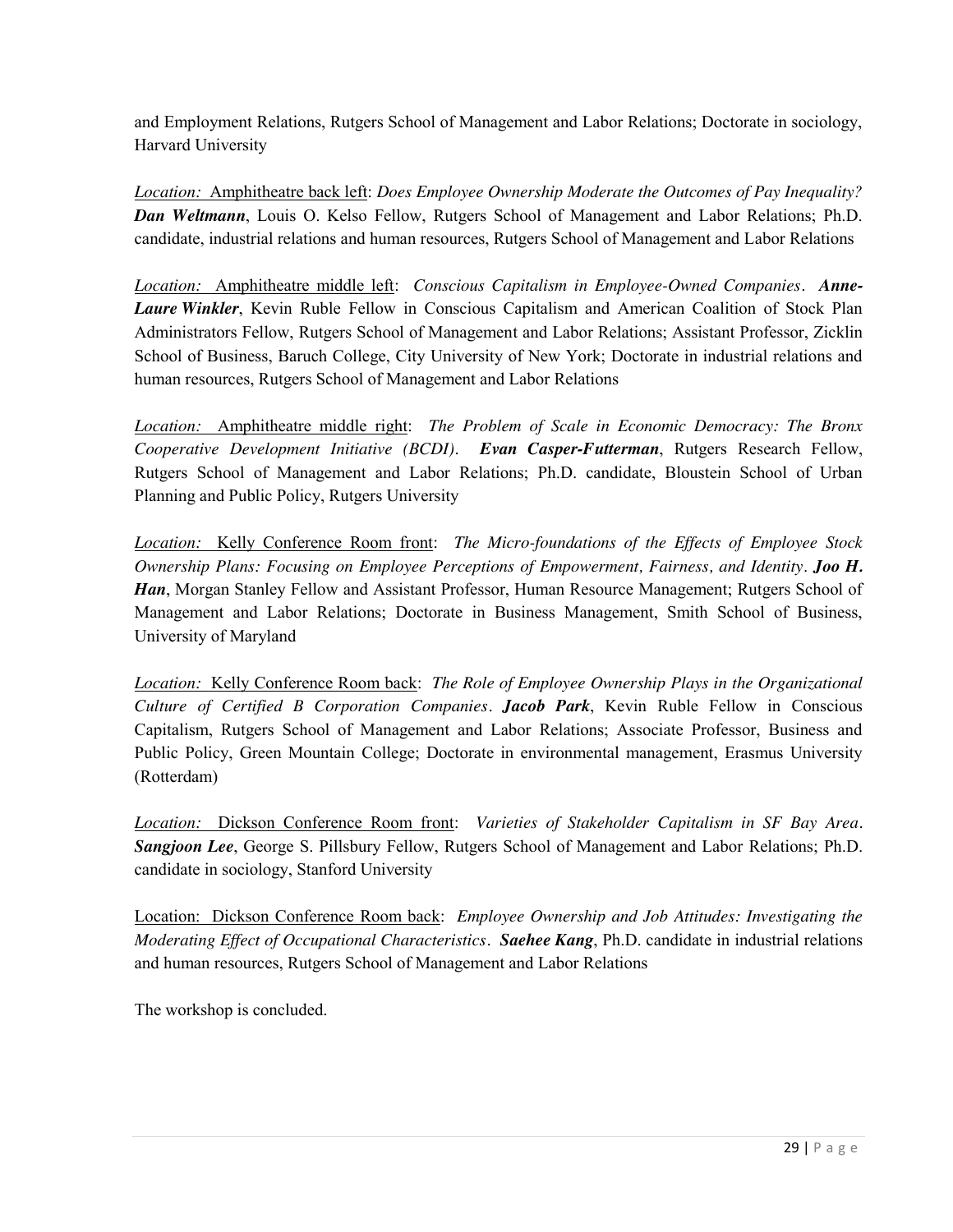# **Support For The Kelso Workshop**

The Mid-Year Fellows Workshop in honor of Louis O. Kelso is made possible by the generous gift of the J. Robert Beyster Endowment at the School of Management and Labor Relations at Rutgers University, the Employee Ownership Foundation, and John D. Menke of The Menke Group through the Louis O. Kelso Traveling Fellowships that support participation in the meeting.

## **Support For The Research Fellowships**

The J. Robert Beyster Professorship and the J. Robert Beyster Fellowships are made possible through a gift of the Foundation for Enterprise Development by J. Robert Beyster and Mary Ann Beyster. The Louis O. Kelso Fellowships are made possible through a gift of the Employee Ownership Foundation. The Adam Blumenthal Fellowship is made possible through a gift of Adam Blumenthal and Lynn Feasley. The American Coalition of Stock Plan Administrator Fellowship is made possible by the American Coalition of Stock Plan Administrators. The Blue Wolf Capital Fellowships are made possible through a gift of Blue Wolf Capital Management and Adam Blumenthal. The Joseph Cabral Distinguished Scholar and Fellowship is made possible through a gift of Joseph and Bonnie Cabral. The Ray Carey Fellowship is made possible through a gift of Ray and Dennice Carey. The Equatex Fellowship are made possible through a gift of Equatex. The Robert W. Edwards Fellowship for Advanced Study of Employee Stock Ownership is made possible through a gift of Steiker, Greenapple, & Croscut, P. C. and honors the long and distinguished legal career of Rob Edwards. The Fidelity Fellowships in Equity Compensation Research are made possible through a gift of Fidelity Investments. The Michael W. Huber Fellowships are made possible through a gift of Dr. Caroline Huber. The W.K. Kellogg Foundation Fellowships are made possible by a grant of the W. K. Kellogg Foundation. The Morgan Stanley Fellowships are made possible through a gift of Morgan Stanley. The Q. A. Shaw McKean Jr. Fellowships are made possible through a gift of Linda Borden McKean and the Shrewsbury Foundation. The Bill Nobles Fellowships are made possible through a gift of Bill and Connie Nobles. The Corey Rosen Fellowships are made possible through a gift of the Rosen Ownership Opportunity Fund of the National Center for Employee Ownership. The Kevin Ruble Fellowships in Conscious Capitalism are made possible through a gift of Kevin Ruble. The Robert W. Smiley Jr. Fellowships are made possible through a gift of Robert W. Smiley Jr. Additional support for the workshop comes from the W.K. Kellogg Foundation, Kevin Ruble, and Paul Millman. For information on the Fellowship Program and updated announcements for applying to new or upcoming fellowships, please see:

http://smlr.rutgers.edu/content/fellowships-professorships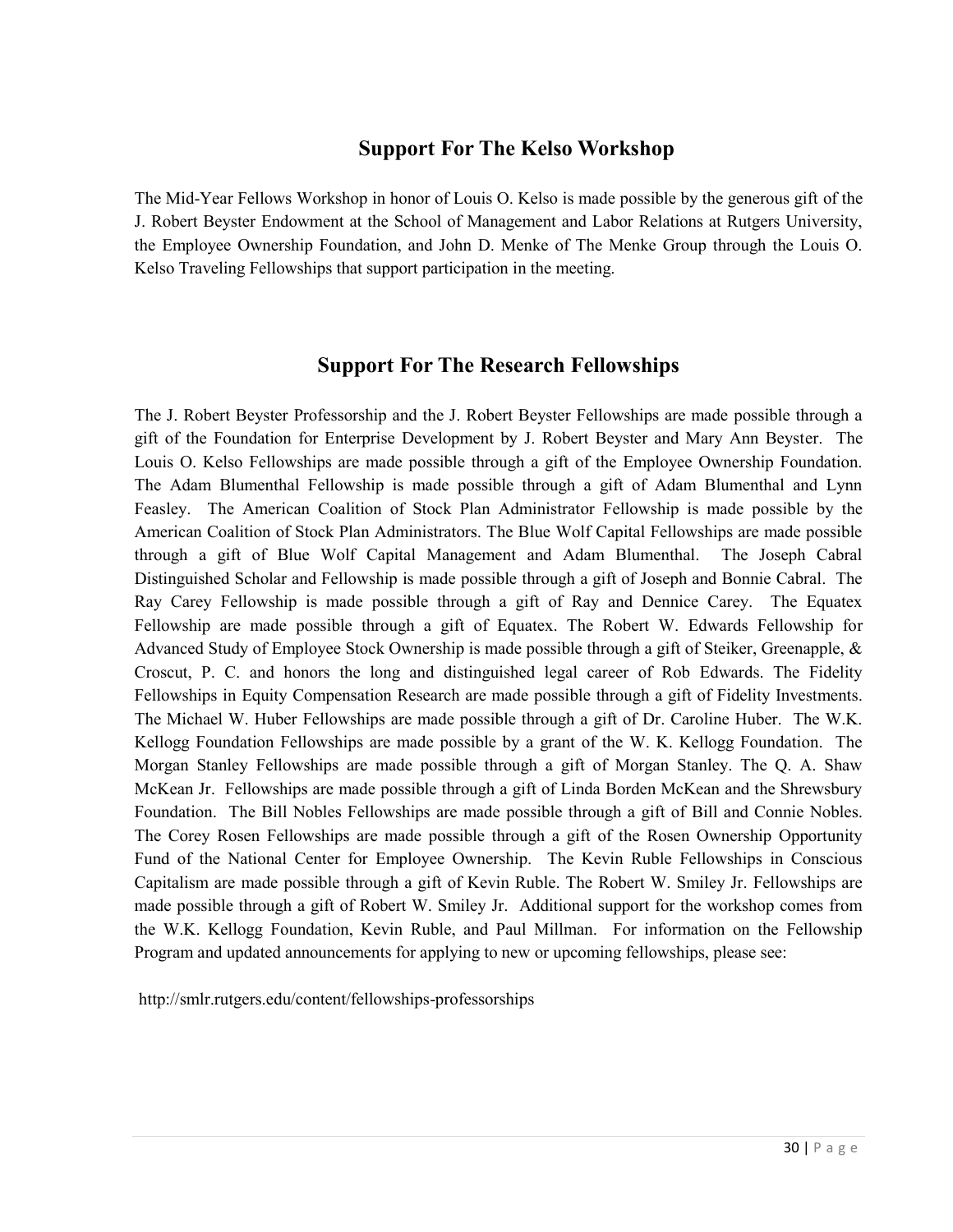## **For information and assistance:**

Conference Coordinator: Beth Schriefer, Rutgers School of Management and Labor Relations, Janice H. Levin Bldg., Suite 216, 94 Rockefeller Road, Piscataway, NJ 08854. Office phone: 848-445-4722; Cell phone: 609-462-9638; Email: bschriefer@smlr.rutgers.edu

Joseph Blasi, cell 609-240-4657

Front Desk, The Heldrich Hotel, 732-729-4670

# **Parking**

Self-pay valet parking is available at The Heldrich Hotel for all guests coming to the workshop and participants in the workshop.

# **New Jersey Transit Train to the Heldrich Hotel and the Newark Airport**

All participants are encouraged to use the New Jersey Transit Train Line for transportation between the Newark Airport and New Brunswick. From inside the terminal a quick monorail travels first to the New Jersey Transit Newark Airport Train Station. Then, take the New Jersey Transit Trenton train to New Brunswick. (Beware of taking the Shore Line that goes along the ocean.) The train arrives within 6 blocks of the hotel. In New Brunswick, it is best to take a taxi to the hotel from the taxi stand in the front and the back of the train station. Coming from the south, Amtrak trains only occasionally stop at the New Brunswick Train Station. Amtrak trains stop regularly first at the Trenton train station south of New Brunswick (requiring a NJ Transit train north to New Brunswick) or the Metropark (Iselin, NJ) station, northeast of New Brunswick (requiring a NJ Transit train south to New Brunswick). From New York Pennsylvania Station, there are regular trains to New Brunswick on the Trenton Line and only occasional stops by Amtrak.

# **Citation of Participants and Audio/Video Permissions**

Participants in the workshop are asked to seek permission from the author before citing unpublished papers. Please do not make or post video or audio recordings without permission from the speakers before they have spoken. Feel free to take and post still photos.